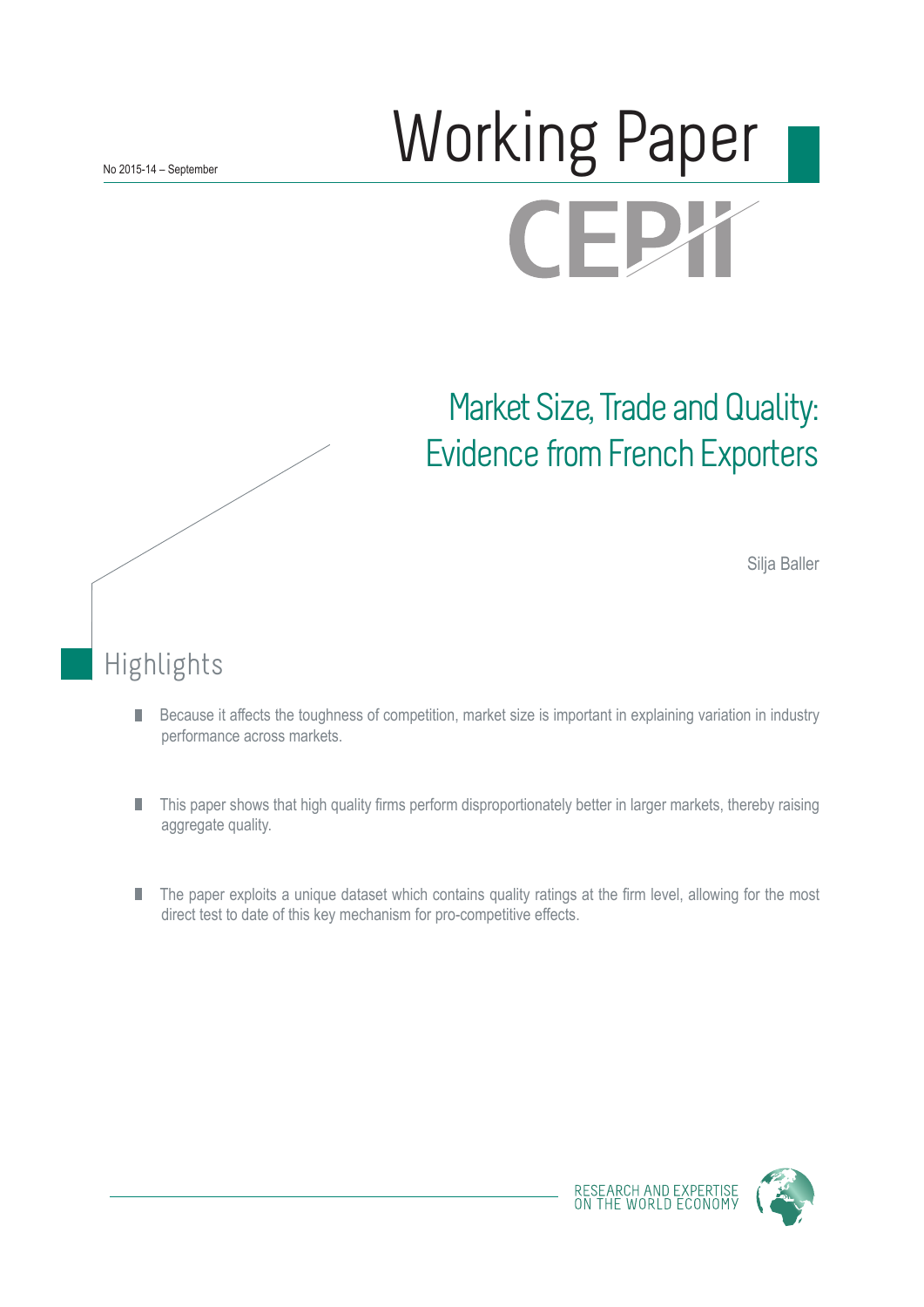## **Abstract**

This paper presents the most direct test to date of the key welfare mechanism put forward by Melitz and Ottaviano (2008): the best firms increase sales disproportionately when competing in larger markets. I test this prediction in a quality context where the best firms produce the highest quality. The empirical analysis is guided by a quality-augmentation of Melitz and Ottaviano (2008). I capture product quality empirically using a unique dataset containing firm-level quality ratings. The results are in line with the key prediction of the model. I also find a strong positive relationship between a proxy for consumer quality preference and demand for quality which is consistent with the theory.

## **Keywords**

Heterogenous firms, Flexible mark-ups, Market size, Quality, Complementarities.



F12, F14, F15, F61, L11, L15.

#### Working Paper



CEPII (Centre d'Etudes Prospectives et d'Informations Internationales) is a French institute dedicated to producing independent, policyoriented economic research helpful to understand the international economic environment and challenges in the areas of trade policy, competitiveness, macroeconomics, international finance and growth.

CEPII Working Paper Contributing to research in international economics

© CEPII, PARIS, 2015

All rights reserved. Opinions expressed. in this publication are those of the author(s) alone.

Editorial Director: Sébastien Jean

Production: Laure Boivin

No ISSN: 1293-2574

CEPII 113, rue de Grenelle 75007 Paris +33 1 53 68 55 00

www.cepii.fr Press contact: presse@cepii.fr

RESEARCH AND EXPERTISE<br>ON THE WORLD ECONOMY

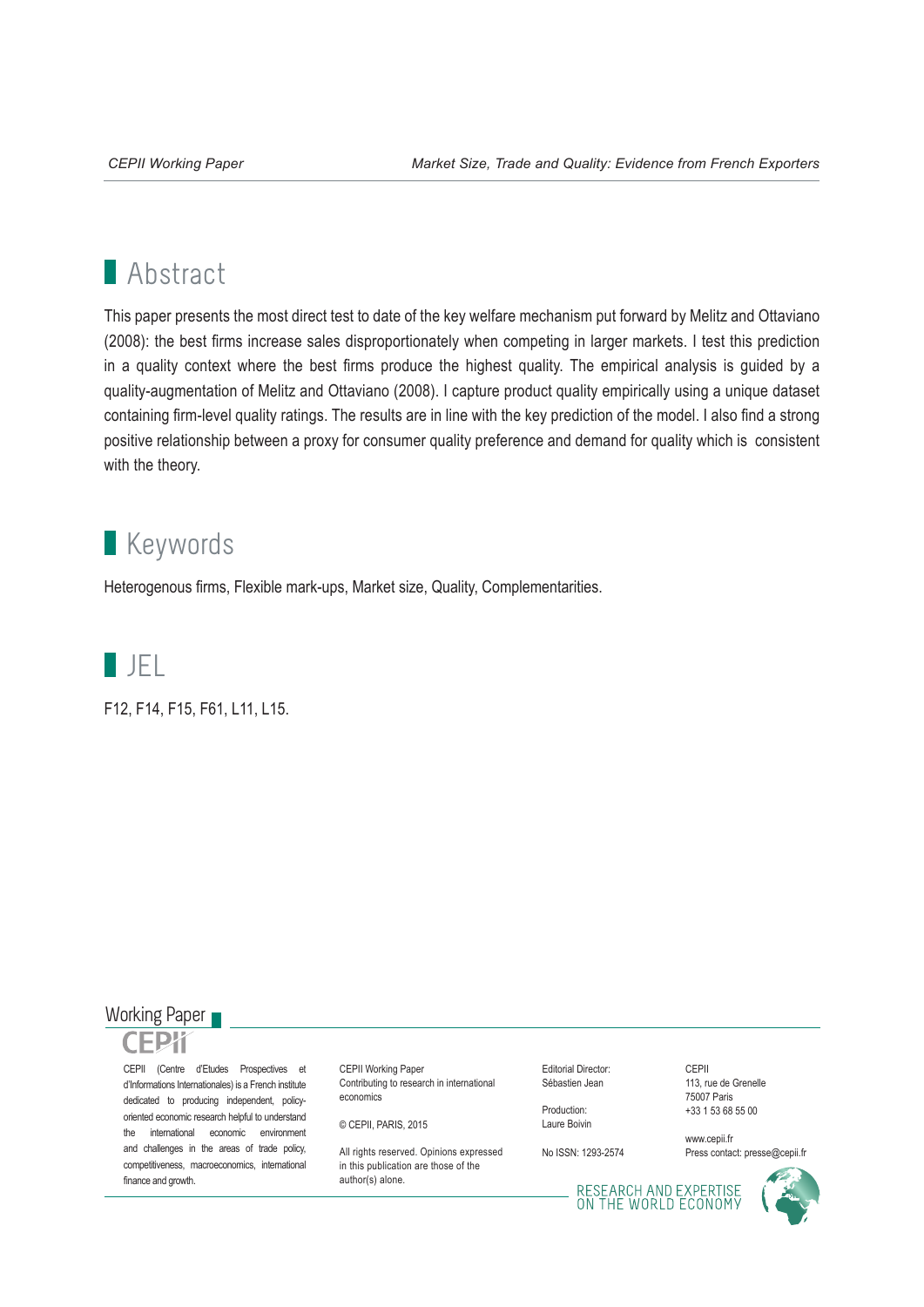#### Market Size, Trade and Quality: Evidence from French Exporters<sup>[1](#page-2-0)</sup>

Silja Baller, Université de Genève and CESifo.

#### 1. Introduction

Because it affects the toughness of competition, market size is important in explaining variation in industry performance across markets. In a heterogeneous firms setting, this variation can arise from market-size induced adjustments in industry composition on the intensive or extensive margins. Firm heterogeneity in the present paper manifests itself in differences in product quality. Using a unique dataset containing firm-level quality ratings, this paper shows that high quality firms perform disproportionately better in larger markets, thereby raising aggregate welfare.

The literature to date has offered two competing explanations for the observed positive relationship between market size and aggregate industry outcomes: agglomeration economies and competition-driven composition effects.<sup>[2](#page-2-1)</sup> Key empirical contributions have considered the relationship between market size and aggregate productivity in a regional or city-level market setting where production and consumption take place in the same market.<sup>[3](#page-2-2)</sup> Differences in productivity can therefore arise either from agglomeration economies or from asymmetric pro-competitive effects which drive the redistribution of market share towards the best firms. This makes the mechanisms difficult to disentangle empirically. By excluding variation in the location and structure of production and thus variation in agglomeration forces, this paper is able to identify market size effects that arise purely from demand side factors.

In order to guide the empirical analysis, I present the key mechanism in the framework of

<span id="page-2-0"></span><sup>&</sup>lt;sup>1</sup> Geneva School of Economics and Management, Université de Genève, Switzerland and CESifo Munich, Germany; email: silja.baller@unige.ch.

I would like to thank Beata Javorcik and Peter Neary for their guidance with this paper. I am also grateful to Keith Head, Thierry Mayer and Matthieu Crozet for sharing their Champagne ratings data; the CEPII in Paris - and in particular Sébastien Jean - for hosting me as a visiting researcher; and Patrice Dumont at French Customs for granting me access to the French export data. Furthermore, I would like to thank Richard Baldwin, Matthieu Crozet, Banu Demir Pakel, Carsten Eckel, Lionel Fontagné, Martina Kirchberger, Jérémy Lucchetti, Thierry Mayer, Emmanuel Milet, Monika Mrázové, Marcelo Olarreaga, Gianmarco Ottaviano, Ferdinand Rauch and Frédéric Robert-Nicoud for helpful comments and discussions, Peter Egger for acting as a discussant at the 2015 Villars Trade Conference, and seminar participants at Aarhus, the CEPII, Geneva GSEM, Essex, LMU Munich, LSE, Oxford, PSE, and participants of ETSG 2013 and Villars 2015 for insightful comments. Financial support from the Konrad-Adenauer-Foundation and the Sandoz Foundation is gratefully acknowledged.

<span id="page-2-1"></span> $2$ The latter can include both selection of firms and sorting of workers - see Behrens, Duranton, Robert-Nicoud, 2014.

<span id="page-2-2"></span><sup>3</sup>Syverson, 2004; Campbell and Hopenhayn, 2005; Combes, Duranton, Gobillon, Puga, Roux, 2012.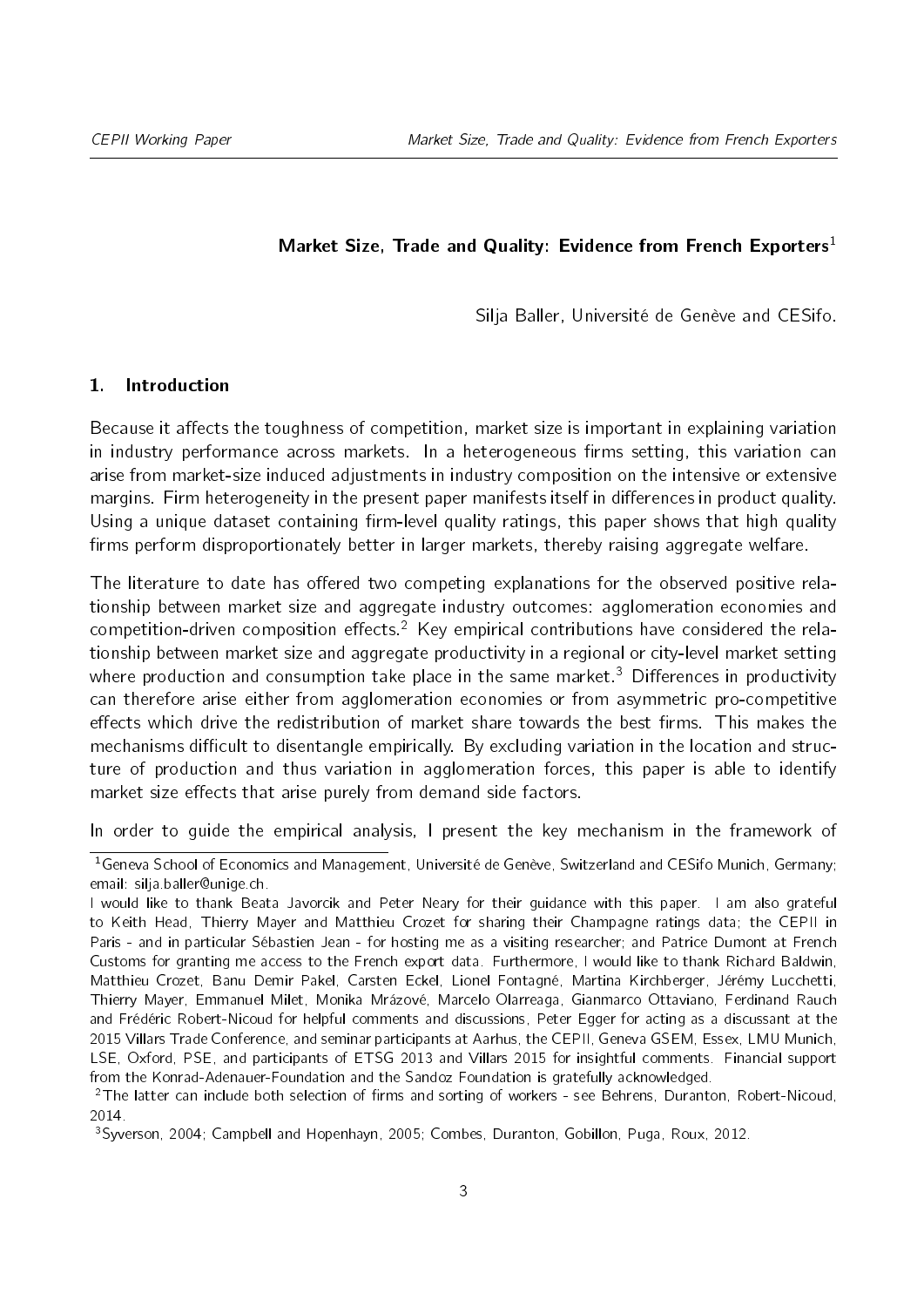a quality-augmented Melitz and Ottaviano (2008) model which builds on Antoniades (2015). Market size effects in the setting considered here arise from changes in the number of consumers, while per capita income is held fixed. More generally, the market size effects studied arise when mark-ups are flexible in a monopolistically competitive setting, firms are heterogeneous and optimized profits are supermodular in market size and firm productivity. With flexible mark-ups and monopolistic competition among symmetric firms, globalization generally implies downward pressure on prices;<sup>[4](#page-3-0)</sup> when firms are at the same time heterogeneous in their productivity, markup reductions are skewed in such a way that sales expand relatively more for higher productivity firms. The evidence presented in this paper supports this mechanism for a set-up, where higher productivity firms produce higher quality.

The present paper identifies this mechanism in the context of the champagne industry. I use a dataset constructed by Crozet, Head and Mayer (2012), which is unique in containing a direct measure of firm-level quality. The authors combine confidential French firm-destination level export data with producer-level star ratings taken from the world's most comprehensive champagne guide by Juhlin (2008). The key idea underlying the empirical strategy in the present paper is that the relative impact of export market size on firm-level export sales should be increasing in firm quality. I identify my parameters of interest by relying on within-firm variation in export sales across French export destinations with exogenously varying market sizes.<sup>[5](#page-3-1)</sup> I capture market size using GDP in my main specifications. In addition, I use champagne absorption (total destination champagne exports) as an alternative proxy for the relevant market size. I subsequently decompose the export revenue effects into their quantity and price components.

Consistent with the theoretical set-up, all specifications control for GDP per capita. The preference structure underlying the empirical analysis is quasi-linear, such that all income effects are absorbed by the numeraire good. Controlling for per capita GDP allows to fully isolate the competition effect induced by a larger market, which is driving the welfare gains. In addition, controlling for per capita GDP addresses an issue which is particular to the quality setting considered here. Consumers' taste for quality may change as they become richer (Hallak, 2006), giving high quality firms an advantage in richer markets. I derive a formal prediction for the differential effect of quality preference on firms with different quality ratings and test it using GDP per capita as a proxy for quality preference.

I find strong support of the market size hypothesis in the data. Initially, I run an OLS regression of export sales on interactions of market size with quality ratings. However, the champagne trade matrix contains many zeroes: of the 40,586 observations in the dataset, approximately 7.5% correspond to positive export flows. This makes selection into export markets an important issue

<span id="page-3-0"></span> $\frac{4}{3}$  See Parenti, Ushchev and Thisse, 2014, for necessary and sufficient conditions.

<span id="page-3-1"></span><sup>5</sup>An alternative strategy would be to consider trade liberalization episodes, using variation in the trade environment over time. Iacovone and Javorcik (2012) and Verhoogen (2008) for example rely on this strategy in their studies on quality upgrading by Mexican firms in the context of Mexico's NAFTA entry (though they do not consider market size effects per se). However, France has not had liberalization episodes recently which are suitable to capture exogenous changes in market size.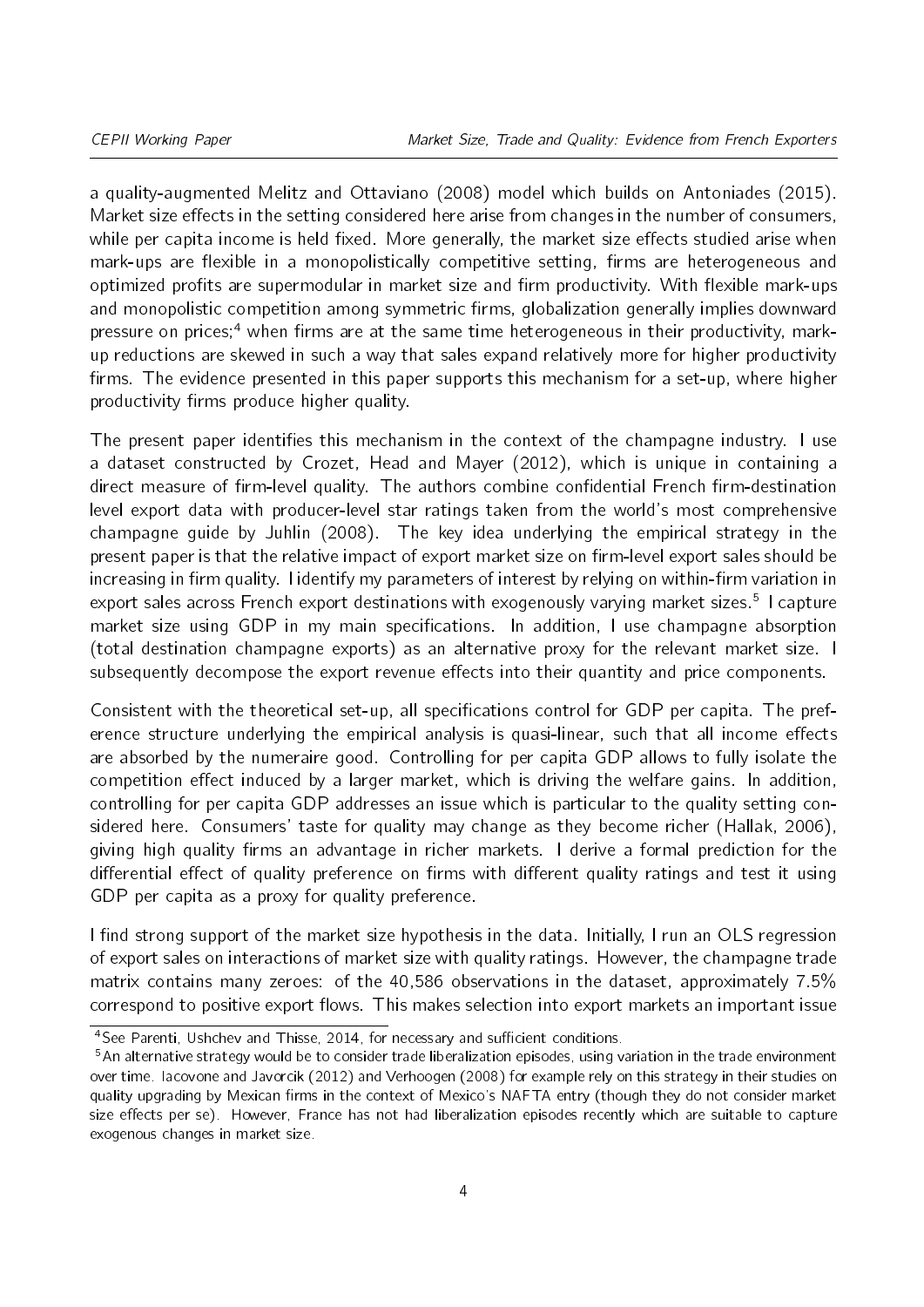which needs to be addressed econometrically. I thus estimate a Tobit model as my preferred specification. Market size effects remain strong after selection is controlled for. Furthermore, coefficient estimates on the income variable are consistent with the quality preference mechanism put forward in this paper: higher quality firms sell disproportionately more in richer markets.

I then re-estimate the model using firm-destination export quantities as the dependent variable and show that revenue effects are to a large extent driven by quantity adjustments. I further provide evidence for within-firm price discrimination across export markets using a price decomposition (as discussed in Harrigan, Ma and Shlychkov, 2012) and subsequently examine the importance of market size in explaining this variation. I find evidence that the highest quality firms apply a different pricing strategy relative to the other firms, charging relatively lower prices in larger markets.

The analysis confirms the key prediction of market-size induced industry polarization in Melitz and Ottaviano (2008), representing the most direct test of this mechanism to date. More generally, results support the assumption of flexible mark-ups over CES preferences. This is important in light of the fact that the nature of preferences has been shown to matter greatly for the efficiency of the market outcome and welfare.<sup>[6](#page-4-0)</sup>

The present paper contributes to three important strands of the trade and IO literature: (i) the strand exploring the pro-competitive effects which can accompany trade integration; (ii) contributions from the trade and IO literature which investigate the consequences of complementarities in firms' production functions (supermodularity); (iii) a strand of the recent trade literature which establishes a systematic relationship between product quality and characteristics of the trade environment, in particular destination market size.

Market Size Effects Some, but not yet many, contributions have presented evidence consistent with the assumption of endogenous mark-ups in combination with firm heterogeneity: Syverson (2004) and Campbell and Hopenhayn (2005) consider regional US markets and find that a larger market size is associated with larger firm size on average.<sup>[7](#page-4-1)</sup> Bellone, Musso, Nesta and Warzynski  $(2014)$  show that firms' mark-ups are increasing in firm productivity and on average are decreasing in the toughness of competition in local markets. Rather than relying on averages, here I make use of a productivity proxy at the firm level which allows for a more direct test of the market size mechanism in terms of which firms are gaining.

Further evidence of market size effects can be found in the multi-product firms literature. Iacovone and Javorcik  $(2010)$  show that firms concentrate increasingly on their core products

<span id="page-4-0"></span><sup>6</sup>Dixit and Stiglitz, 1977; Mrázová and Neary, 2013.

<span id="page-4-1"></span><sup>&</sup>lt;sup>7</sup>Both also find a relationship between market size and productivity dispersion; the sign for the latter differs, however: while Campbell and Hopenhayn (2005) find that the distribution is more disperse in a larger market, Syverson (2004) presents evidence in line with tougher selection, i.e. the distribution is less disperse.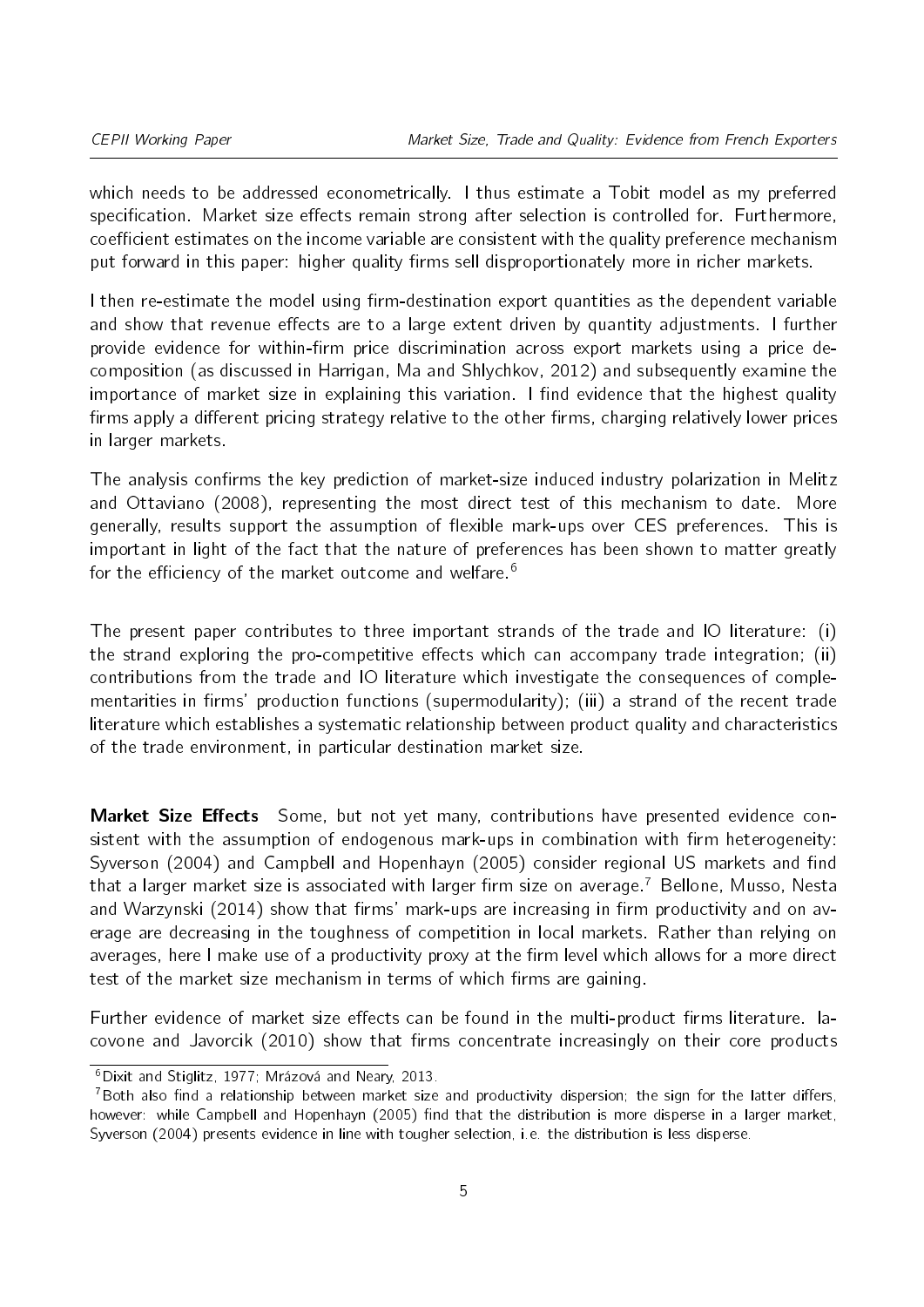as competition gets tougher (in their case, as Mexican firms are exposed to more competition post-NAFTA accession). Mayer, Melitz and Ottaviano (2014) establish that the size of the destination market is an important determinant of the export behaviour of multi-product firms in terms of their exported product mix; like lacovone and Javorcik (2010), they find strong evidence that in markets with tougher competition, multi-product firms skew their exports towards their best performing products. The present paper adds to this literature by providing novel empirical evidence on this skewing of export sales across rather than within firms.

Augmenting Melitz and Ottaviano (2008) by a quality dimension, Antoniades (2015) theoretically considers firm-level quality responses to market size.

**Supermodularity** Mathematically, the key concept studied here is that of supermodularity or what Mrázová and Neary (2011) call the "Matthew Effect". The best firms benefit the most from trade integration, or as Mrázová and Neary (2011, p.6) put it: "to those who have, more shall be given". The market size effect studied in the present paper arises from complementarities between firm characteristics and market characteristics which play out as a consequence of changes in the trade environment.<sup>[8](#page-5-0)</sup> The case I consider here is characterised by a complementarity between market size and firm productivity by which firms gain more from an increase in market size the more favourable their productivity draw. Here, these are also the highest quality firms.

**Quality and Market Size** In addition, the paper contributes to the literature on the relationship between market size and aggregate quality. In a quality-augmented heterogeneous firms model with flexible mark-ups as the one presented below, three specific mechanisms are at play: aggregate quality can change via  $(i)$  asymmetric pro-competitive effects on the intensive margins; (ii) the extensive margin via selection; and (iii) quality upgrading by the most productive firms $9$ 

At the *product level*, the three adjustment mechanisms cannot be distinguished. Studies working at the product level have taken the average unit value of exports as a proxy for the embedded quality. Results on the market size-quality relationship at the product level are not consistently of the same sign (see Table [1\)](#page-6-0). Only recently have researchers started looking at firm-level pricing behaviour across export markets, making it possible to identify quality upgrading effects. Within-firm prices vary considerably across destination markets and several studies have found a positive significant relationship with export market size. These studies include Manova and

<span id="page-5-0"></span> $8$ These types of complementarities have been studied widely outside the trade context, in particular in the industrial organization literature. For example, Milgrom and Roberts (1990) study these mechanisms in modern manufacturing processes. Topkis (1978) is the seminal paper which formulates the idea that the property of supermodularity implies monotone comparative statics for firm-level decisions. Mrázová and Neary (2011) theoretically study complementarities between variable trade costs and inverse productivity.

<span id="page-5-1"></span> $9$ The latter effect is only present if quality investment is subject to scale effects.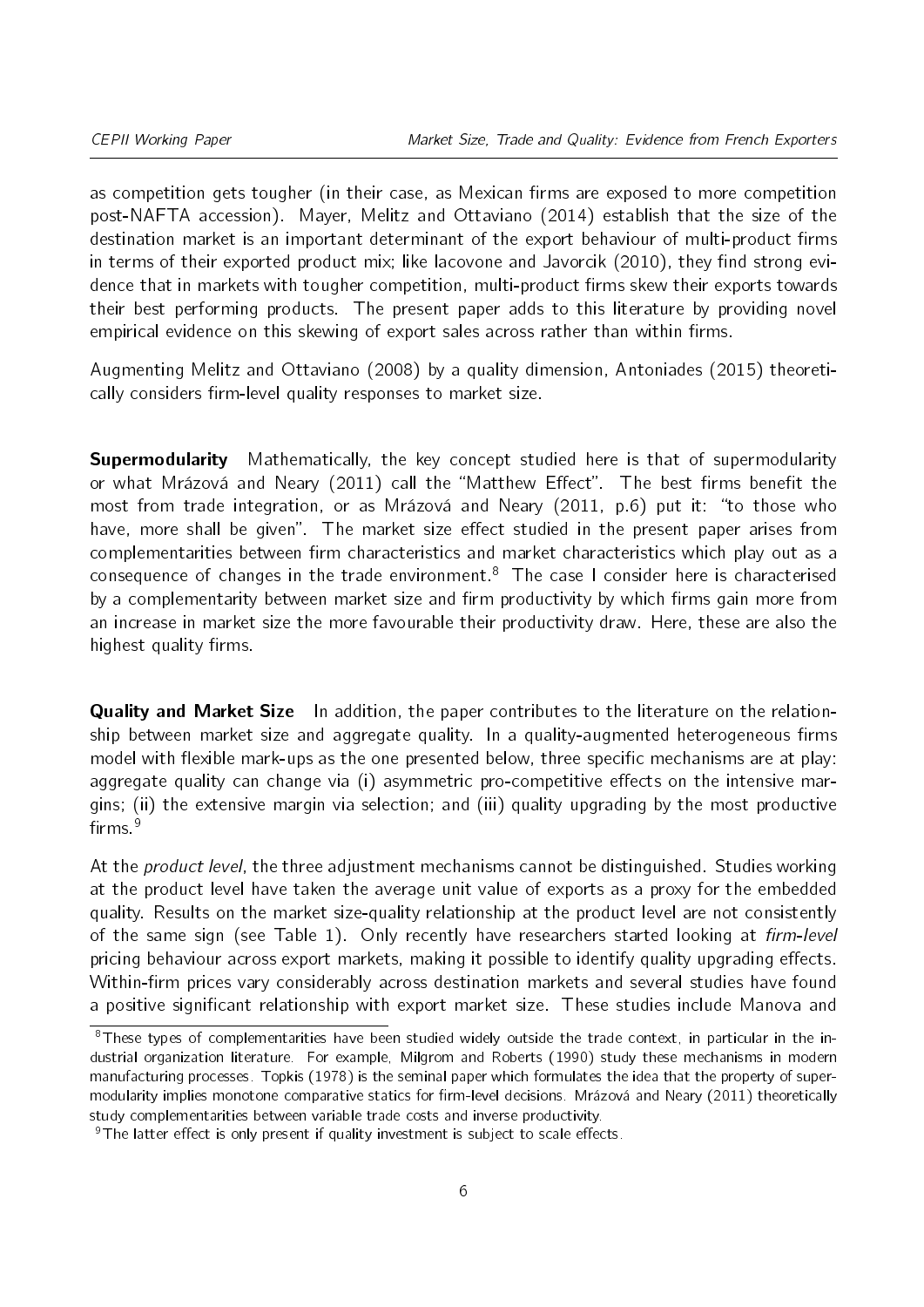<span id="page-6-0"></span>

| <b>Authors</b>           | <b>Margins</b>   | <b>Quality - Mkt Size</b> | Dep Var                 |
|--------------------------|------------------|---------------------------|-------------------------|
| Kneller-Yu (2008)        | ext+int+upgr     | $+/-$                     | product unit value      |
| Baldwin-Harrigan (2011)  | ext+int+upgr     |                           | product unit value      |
| Manova-Zhang (2012)      | ext+int+upgr     | $-1/0$                    | product unit value      |
| Bastos-Silva (2010)      | upgrading        | $^{+}$                    | firm-product unit value |
| lacovone-Javorcik (2012) | upgrading        | $^{+}$                    | firm-product unit value |
| Manova-Zhang (2012)      | upgrading        | $^{+}$                    | firm-product unit value |
| Martin (2012)            | upgrading        | $\left( \right)$          | firm-product unit value |
| Harrigan et al (2012)    | upgrading        | $+1$                      | firm-product unit value |
| Görg et al (2010)        | upgrading        | $+$                       | firm-product unit value |
| this paper               | intensive margin | $\mathrm{+}$              | firm-product revenue    |

Table 1 Quality-Market Size Relationship in the Literature

Zhang (2012) for Chinese exporters, Bastos and Silva (2010) for Portugal, and Görg, Halpern and Murakozy (2010) for Hungary. Results in Harrigan, Ma and Shlychkov (2012) point to a weakly positive relationship in the US export data. The overall evidence is thus consistent with the quality discrimination hypothesis by which firms on average export a higher level of quality to larger markets.

Overall, the evidence suggests that aggregate quality is increasing in market size thanks to quality upgrading and - as shown in this paper - more than proportionate increases in sales for high quality firms, while some of this effect may be offset by the entry of lower quality firms.<sup>[10](#page-6-1)</sup> The overall direction and size of the market size effect on aggregate quality is relevant from a welfare perspective. Changes in relative sales of high quality and low quality firms in favour of the high quality suppliers will have a positive effect on average quality, which in turn positively affects overall welfare.

The paper proceeds as follows: Section [2](#page-6-2) presents the theoretical mechanism that will guide the analysis and lays out the baseline specification. Section [3](#page-12-0) discusses the data. Section [4](#page-17-0) presents results and Section [5](#page-26-0) concludes.

#### <span id="page-6-2"></span>2. Theoretical Background & Baseline

#### 2.1. Key Mechanism

The empirical analysis in the present paper is guided by a key theoretical mechanism for the aggregate quality impact of globalization: a larger market is associated with a disproportionate increase in sales on the intensive margin for high productivity firms. With optimally chosen product quality monotonically increasing in firm productivity, the intensive margin effect translates

<span id="page-6-1"></span> $10$ Evidence on the behaviour of the extensive quality margin is sparse so far. Theoretically, an increase in market size has conflicting effects on the extensive margin through a demand and a competition channel, which can imply either tougher or laxer selection depending on the relative strength of the two effects.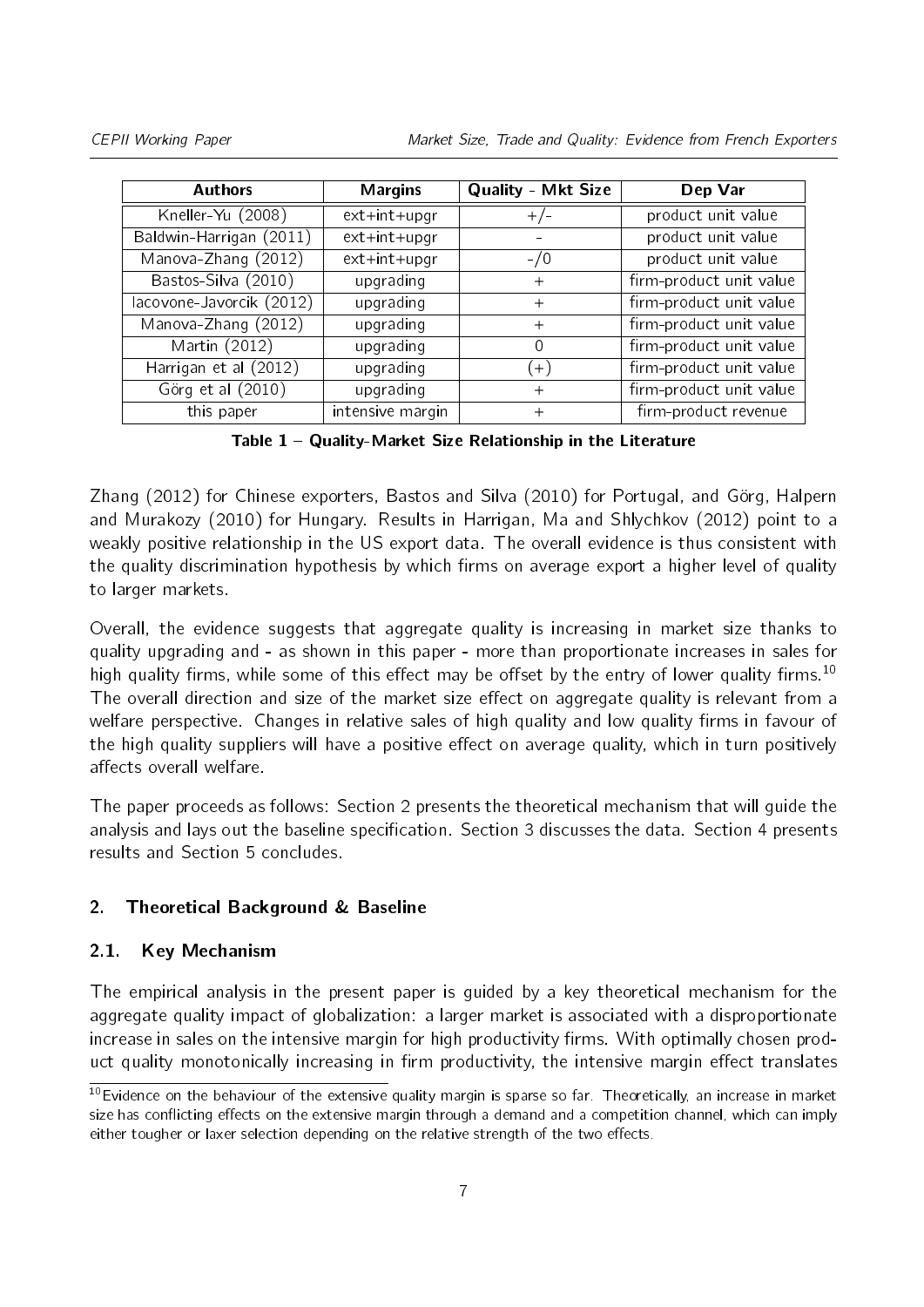to the quality dimension. It is therefore possible to capture this effect in the quality context as I do in the present paper.

The effect is due to an underlying complementarity in firms' optimized profit and revenue functions. Mrázová and Neary (2011) introduce the term "Matthew Effect" to the trade literature, to capture the phenomenon by which the best firms benefit the most from a trade liberaliza-tion.<sup>[11](#page-7-0),12</sup> As opposed to Mrázová and Neary (2011), who consider complementarities between firm productivity and variable trade cost, the key mechanism driving the intensive margin effect in the present paper arises from a complementarity between firm productivity and market size.

In order to generate the intensive margin effect related to market size, the optimized revenue function needs to be twice differentiable and multiplicative in market size and the inverse of firms' cost draws. Furthermore, it needs to be sub-modular with respect to market size and cost (supermodular with respect to market size and inverse cost): firm-level revenues need to be increasing in market size while the rate at which this happens is decreasing in a firm's cost draw, i.e. the revenue "gap" between high and low cost firms is getting larger as market size increases. More formally, the intensive margin effect in the current context is given by  $\frac{\partial^2 r}{\partial L \partial c} < 0$ , where r are firm-level revenues, L is market size and c is a firm's cost draw; we can capture this effect in the quality dimension if firm-level quality is monotonically related to firms' productivity draws, i.e.  $\frac{\partial z}{\partial c} < 0$ . Below, I give an example of a model which generates this comparative static, validating the use of observed product quality as a proxy for unobservable productivity.<sup>[13](#page-7-2)</sup>

In the subsequent empirical analysis, I identify parameters of interest by relying on exogenous variation in market size across French export markets. The identification strategy thus requires that the effect also hold in an open economy set-up for within-firm variation in export revenues across export markets. In the next section, I show that this is indeed the case in my model. I discuss econometric issues related to selection of firms into export markets below. In a Melitz-Ottaviano (2008) framework, we should expect exporting to become tougher for lower quality firms as market size increases.

Below I test for the existence of the intensive margin effect, using an empirical quality measure,  $Z$ , which is firm-specific and fixed across export markets, as a proxy for productivity. Any quality upgrading that might also be happening in a larger market is not reflected in a change in the empirical quality measure used in this paper. This is valid as long as the ranking of producers stays the same across markets, which theory suggests it does. I thus test whether export

<span id="page-7-0"></span> $\frac{11}{11}$ The term Matthew Effect was originally coined by the Sociologist Robert Merton (1968) in reference to the Gospel of Matthew: "For unto every one that hath shall be given, and he shall have abundance: but from him that hath not shall be taken even that which he hath." (Matthew, 25:29, King James Bible)

<span id="page-7-1"></span> $12$ Mrázová and Neary (2011) consider a different type of complementarity, namely that between inverse firm productivity and variable trade costs; they do so in the context of a heterogeneous firms trade model with general preferences: here, a reduction in per unit trade costs will bring the largest benefits to the firms selling the most units, which in Melitz (2003) type models are the firms with the highest productivities.

<span id="page-7-2"></span><sup>&</sup>lt;sup>13</sup> Here, I show this under the assumption that quality incurs a fixed cost; in Baller (2013), I show that the result holds also for the case of variable cost of quality.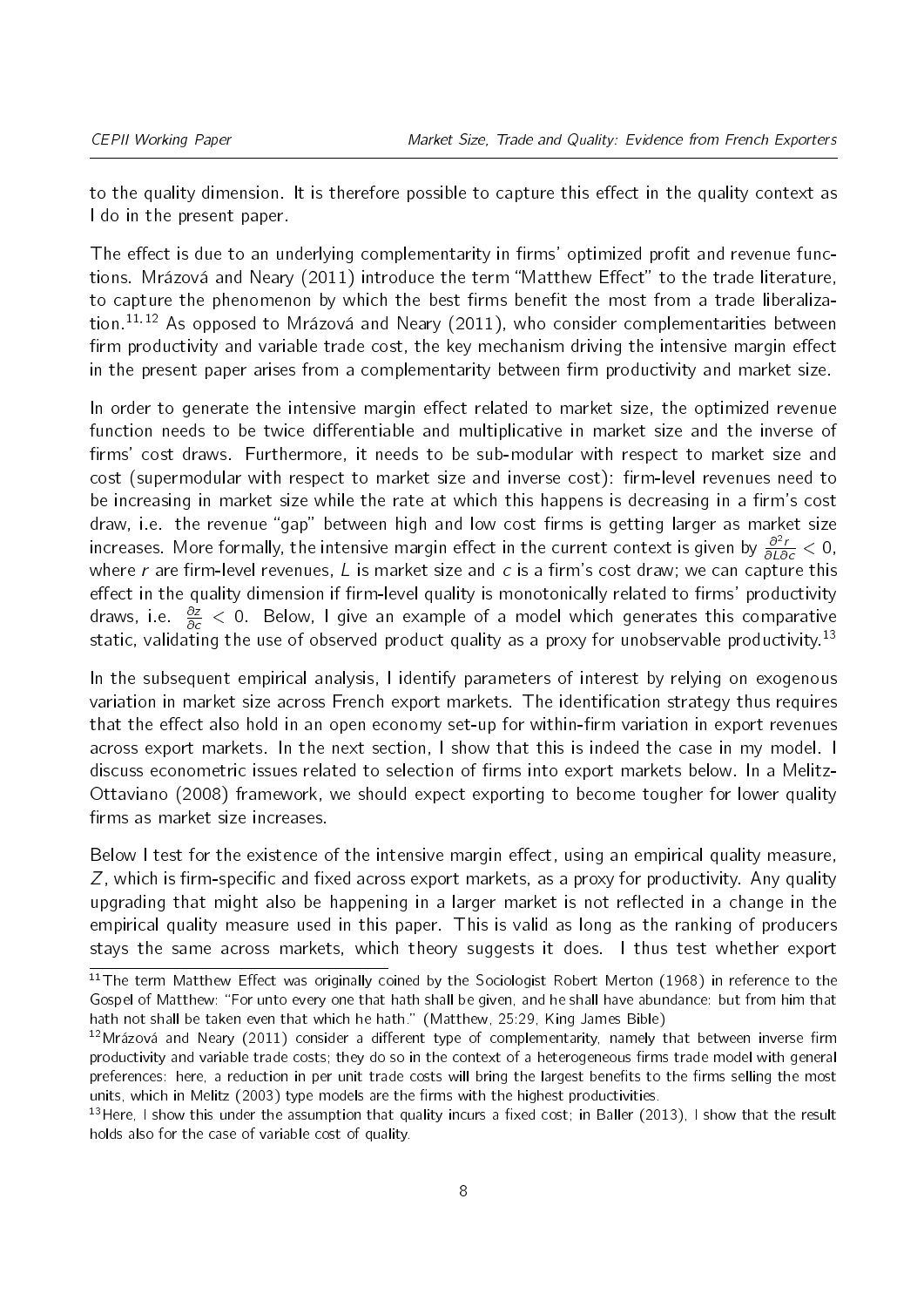revenues of a firm located in / and exporting to  $h$ ,  $r_X^{lh}$  are increasing in destination market size L<sup>h</sup> and more so for firms producing higher quality  $Z: \frac{\partial^2 (r_X^{1/h})}{\partial L^h \partial Z} > 0$ .

#### 2.2. The Market Size Effect with Quadratic Preferences

In this section, I derive an explicit expression for  $\frac{\partial^2 (r_N^{th})}{\partial L^h \partial Z} > 0$  for a commonly used preference and cost structure. On the demand side, I adapt the preference specification from Eckel, Iacovone, Javorcik and Neary (2015) as in Baller (2012). This specification improves on a direct quality-augmentenation of Melitz-Ottaviano (2008) preferences, by having only one parameter associated with quality and thus allowing for a clean isolation of the quality dimension. The parameter further has a clear interpretation as the weight which consumers place on product quality. The supply side of the model is as in Antoniades (2015) with the exception that here I drop the country-specific shifter of the cost distribution as well as the variable cost of quality for reasons of parsimony. Detailed derivations are given in the Appendix.

#### 2.2.1. Consumers

There are L consumers in the economy, who each supply one unit of labour, and consume varieties *i* from a set  $\Omega$  of a differentiated product;  $\Omega$  will denote the endogenous subset which is actually consumed. Consumers in this model have identical tastes. I assume quasi-linear preferences ( $q_0$  being the numeraire good), which are quadratic in the differentiated varieties, and exhibit love of variety and a preference for quality of the following form:

$$
U = q_0 + u_1 + \beta u_2, \tag{1}
$$

where

$$
u_1 = \alpha Q - \frac{1}{2} b \left[ (1 - e) \int_{i \in \widetilde{\Omega}} q_i^2 di + eQ^2 \right]
$$
 (2)

$$
u_2 = b(1-e) \int_{i\epsilon\widetilde{\Omega}} q_i z_i di. \tag{3}
$$

Here,  $q_i$  is the quantity consumed of variety *i*, and  $Q \equiv \int_{i \in \tilde{\Omega}} q_i \, di$ . The level of product quality embedded in variety  $i$  is  $z_i$ . The parameter  $e,$  where  $0 < e < 1,$  reflects the degree of product differentiation between varieties; as  $e \rightarrow 1$  varieties become perfect substitutes. Importantly,  $\beta$ can be interpreted as consumers' preference for quality. Setting  $\beta = 0$  reduces the model to the no-quality benchmark in Melitz and Ottaviano (2008). I think of  $\beta$  as country-specific.

Consumers maximise utility subject to the budget constraint  $q_0 + \int_{i \in \tilde{\Omega}} p_i q_i di = 1$ . Individual inverse linear demand functions can then be aggregated over all consumers to give inverse market demand faced by firms for each variety. Given market clearing,  $x_i = L q_i$ , we have:

$$
p_i = a_i - \widetilde{b} \left[ (1 - e) x_i + e X \right], \tag{4}
$$

where  $\widetilde{b} \equiv \frac{b}{L}$  $\frac{b}{L}$  and  $X \equiv \int_{i\epsilon\Omega} x_i di$ . The intercept is  $a_i = \alpha + \beta b (1-e) z_i$ .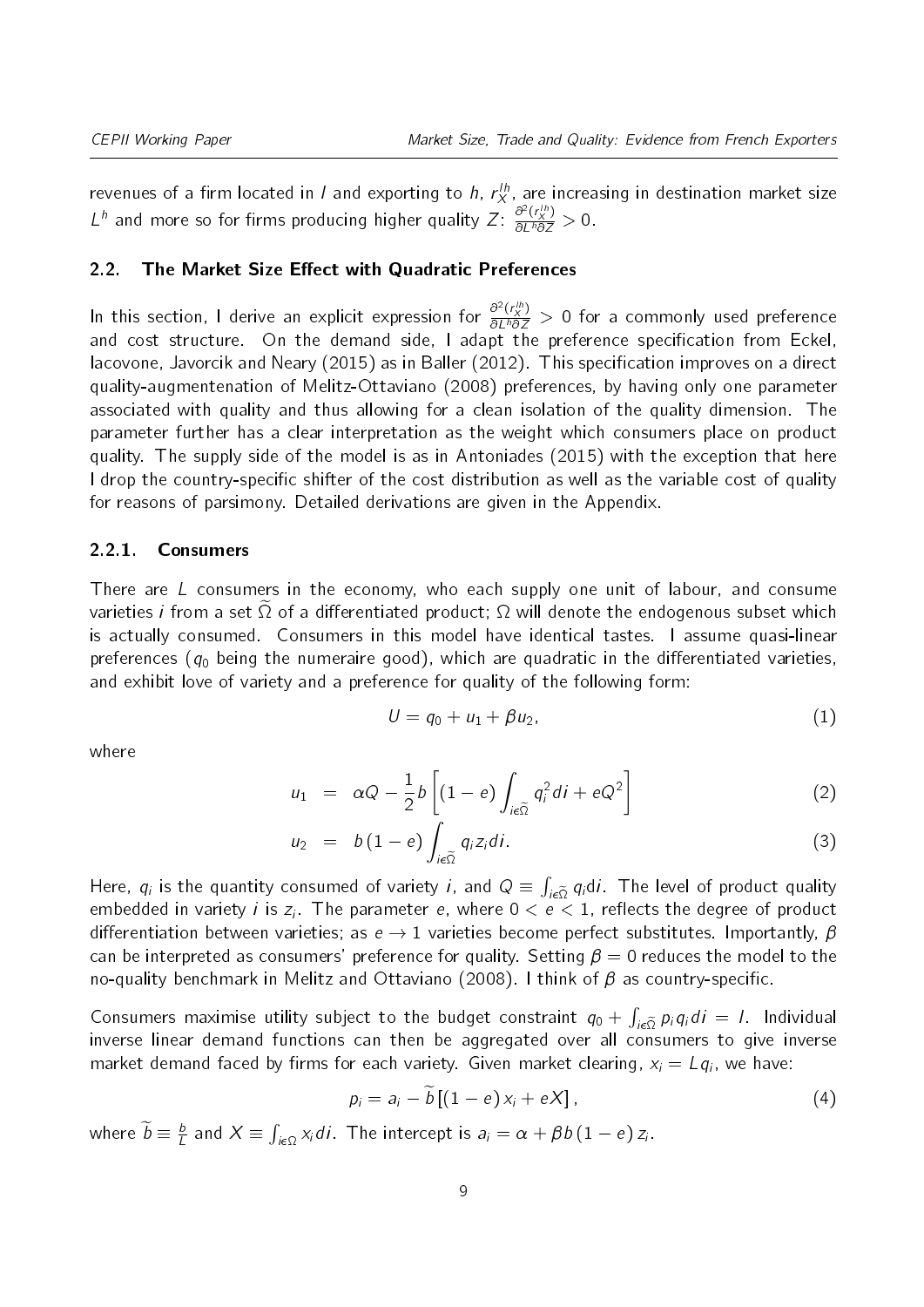#### 2.2.2. Firms

The model economy consists of two sectors, one producing a homogeneous numeraire good under perfect competition and constant returns to scale and the other made up of a continuum of monopolistically competitive firms producing differentiated varieties indexed by  $i$ . Labour is the only factor of production in the model and its supply is perfectly elastic. The labour market is assumed to be perfectly competitive and wage is unity.

Firms in the model have rational expectations. In the monopolistically competitive sector, a continuum of ex ante identical firms initially faces Melitz-type uncertainty about their productivity; the latter is represented by the inverse of their unit cost c. The total cost function of a firm consists of two components: a firm-specific variable cost, where  $x_i$  denotes output of firm  $i$ , and an endogenous fixed cost component associated with quality investment:

$$
TC_i = c_i x_i + \frac{1}{2} z_i^2. \tag{5}
$$

The sequencing of the model is as follows: firms pay the sunk entry cost  $f$  which gives them the right to draw their unit cost  $c_i$ . Firms whose productivity draw is too low to cover fixed costs withdraw. The remaining firms simultaneously choose the optimal level of quality and output,  $z_i$  and  $x_i$ . A firm's profit maximising price and output must satisfy:

$$
p_i = \widetilde{b} (1 - e) x_i + c_i, \tag{6}
$$

and, its profit maximising level of quality is given by the first-order condition:

$$
z_i = \beta b (1 - e) x_i. \tag{7}
$$

In equilibrium, a cost draw uniquely identifies a firm, such that subscripts can be dropped. It can be shown that the optimal level of quality  $z^*$  for a firm with cost draw  $c$  is given by:

<span id="page-9-0"></span>
$$
z^* = \lambda (c_D - c), \qquad (8)
$$

where  $\lambda=\frac{\beta L}{2-\beta^2b(1-e)L}$  which is positive by second order conditions.  $\lambda$  is the slope of the optimal quality-cost relationship and can be interpreted as a market level summary statistic of the degree of quality competition;  $c_D$  is the cost cut-off. Importantly for the empirical implementation, from equation [\(8\)](#page-9-0) a firm's optimally chosen quality is monotonically decreasing in its cost draw.

Equilibrium revenues are given by:

$$
r^* = \frac{\varepsilon_{\lambda}^2 L}{4b(1-e)}(c_D-c)^2 + \frac{\varepsilon_{\lambda} L}{2b(1-e)}(c_D-c) c,
$$

where  $\varepsilon_\lambda=1+B\lambda=1+\beta b(1-e)\frac{\beta L}{2-\beta^2 b(1-e)L}$  is the elasticity of  $\lambda$  with respect to market size.  $B = \beta b(1 - e)$  is a collection of demand side parameters.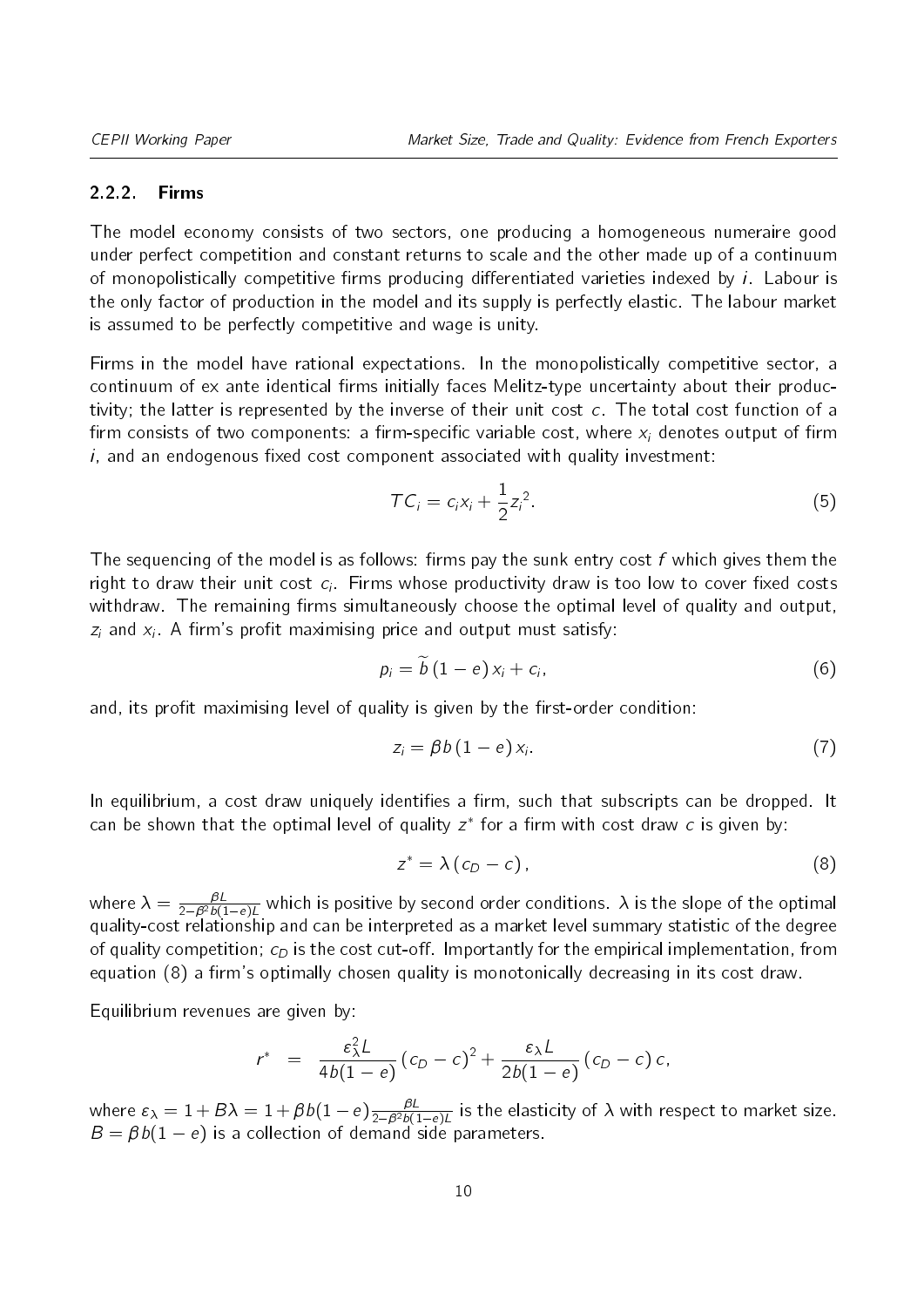Checking now for submodularity, we obtain the following expression:

$$
\frac{\partial r^2}{\partial c \partial L} = -\frac{\varepsilon_\lambda^2}{2b(1-e)} \left[ \frac{B\lambda}{L} \left( \frac{n+1}{n+2} c_D - c \right) + B\lambda (c_D - c) + c \right] \tag{9}
$$

where  $c\,<\,\frac{n+1}{n+2}c_D$  is sufficient for submodularity to obtain;  $n$  is the shape parameter of the Pareto distribution. Since  $c_D > c$ , this expression will hold unambiguously as *n* gets large. The expression thus shows that revenues are falling in firms' cost draws and these revenue gaps get bigger as market size increases. Combining this with the fact that quality is falling in cost draws, we have the prediction that revenue gaps between high quality and low quality firms are increasing to the advantage of the high quality firms as market size increases.

#### 2.2.3. Open Economy

**Market Size** The empirical test below is implemented in a cross-section of export markets. I therefore check that the submodularity condition also holds in the open economy setting. Assuming iceberg transport costs  $\tau^{lh}$  for exporting from  $l$  to  $h$ , we can derive new expressions for firm-level export revenues, where export sales  $r_X^{th}$  in market  $h$  with market size  $L^{\,h}$  are now given by:

$$
r_X^{lh}(c_D,c) = \frac{(\varepsilon_\lambda^h)^2 L^h}{4b(1-e)} \left(c_D^h - \tau^{lh} c\right)^2 + \frac{\varepsilon_\lambda^h L^h}{2b(1-e)} \left(c_D^h - \tau^{lh} c\right) \tau^{lh} c \qquad (10)
$$

where  $\varepsilon^{\,h}_{\lambda}\ =\ 1\,+\,B^{\,h}\lambda^{\,h}\ =\ 1\,+\,B^{\,h}\frac{\beta^h L^h}{2-(\beta^h)^2 b(1)}$  $\frac{B^{\prime\prime}L^{\prime\prime}}{2-(\beta^h)^2b(1-e)L^h}$ . Checking then for submodularity of export revenues by destination market, we have:

$$
\frac{\partial (r_X^{lh})^2}{\partial c \partial L^h} = -\frac{(\varepsilon_\lambda^h)^2}{2b(1-e)} \left[ \frac{\lambda^h B^h}{L^h} \left( \frac{n+1}{n+2} c_D^h - \tau^{lh} c \right) + \lambda^h B^h (c_D^h - \tau^{lh} c) + \tau^{lh} c \right] \tag{11}
$$

where a sufficient condition for submodularity is  $\frac{n+1}{n+2}c_D^h > \tau^{lh}c$ . Since  $c_D^h > \tau^{lh}c$ , the overall expression is unambiguously negative as  $n$  gets large. Combining this with the fact that  $\frac{\partial z'^h_\lambda}{\partial c} < 0$ , we obtain the prediction that

$$
\frac{\partial^2 (r_X^{lh})}{\partial L^h \partial Z} > 0.
$$

The hypothesis is thus that export revenues of a firm are increasing in the size of the destination market, and the more so, the higher the level of product quality produced by the firm.

**Quality Preference** A further dimension of destination country heterogeneity in the model is the strength of consumers' quality preference,  $\beta^h$ . It seems intuitive that high quality firms should be doing relatively better than their lower quality competitors in markets where consumers value quality more. I thus check for submodularity of export revenues also with respect to  $\boldsymbol{\beta}^h$ . We have: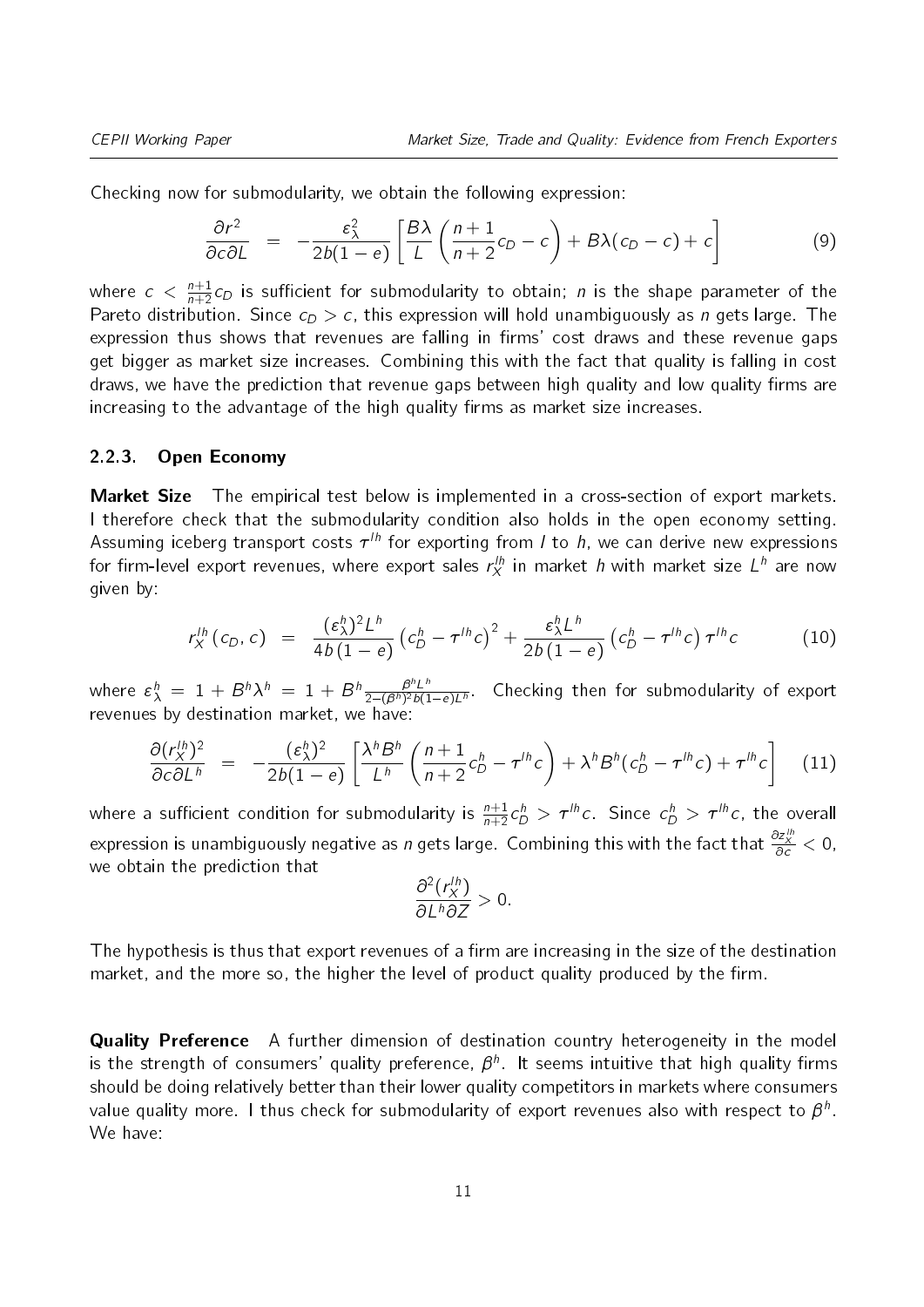**CEPII Working Paper**

\nMarket Size, Trade and Quality: Evidence from French Exporters

\n
$$
\frac{\partial (r_X^{1h})^2}{\partial c \partial \beta^h} = -\frac{L^h}{2b(1-e)} \left\{ \lambda^h B^h(c_D^h - \tau^{1h}c) + c_D^h + \frac{[(n+2)L^h - 1]}{(n+2)L^h} \lambda^h B^h c_D^h - \lambda^h B^h \tau^{1h} c \right\} \frac{\partial (\lambda^h B^h)}{\partial \beta^h}
$$

As market size L and/or the Pareto parameter  $n$  get large, the third term in the curly brackets tends to  $\lambda^h B^h c_D^h$  and the expression can be written as:

$$
\frac{\partial (r_X^{lh})^2}{\partial c \partial \beta^h} = -\frac{L^h}{2b(1-e)} \left\{ 2\lambda^h B^h (c_D^h - \tau^{lh} c) + c_D^h \right\} \frac{\partial (\lambda^h B^h)}{\partial \beta^h} < 0.
$$

Again, keeping in mind that the high productivity firms are also the ones who produce the highest quality, I test the hypothesis that  $\frac{\partial^2 (r_N^{(h)}}{\partial \beta^h \partial Z} > 0$ .

Note that this cannot be tested directly, since quality preference per se is not easily observable. Hallak (2006), however, shows that there exists a positive relationship between per capita income and aggregate demand for quality in the data. In the empirical analysis below, I therefore think of income per capita as a proxy for quality preference.

#### 2.3. Baseline

I use the following baseline specification which regresses firm-destination export revenue for the Champagne industry on an interaction of firm quality with market size and controls in order to test the prediction that  $\frac{\partial^2 (r_h^{th})}{\partial L^h \partial Z} > 0$ . I also test  $\frac{\partial^2 (r_h^{th})}{\partial \beta^h \partial Z} > 0$ . The export value relationship for firm<br>  $f$  exporting to destination *d* is:<br>  $\ln r_{fd}^{FOB} = \beta_1 Z_f * \ln L_d + \gamma_1 Z_f * \ln I_d + \dagger + \dagger + \gamma_{$ f exporting to destination  $\overline{d}$  is:

<span id="page-11-2"></span>
$$
\ln r_{fd}^{FOB} = \beta_1 Z_f * \ln L_d + \gamma_1 Z_f * \ln l_d + \dot{d} + \dot{f} + \dot{f}''_{fd},
$$
\n(12)

Here, In $\, r_{fd}^{FOB} \,$  are the free-on-board $^{14}$  $^{14}$  $^{14}$  export revenues of firm  $f$  in destination  $d$ , and  $\,\beta_1$  is the main coefficient of interest on the market size-quality interaction, where  $Z_f$  is an indicator for producer quality and ln L<sub>d</sub> denotes the log of market size.  $I_d$  is per capita GDP and  $\theta_d$ are destinaton level fixed effects.  $\theta_f$  are firm fixed effects, which are needed to capture the within-firm variation in export revenues as market size increases. The key prediction is thus that  $\beta_1 > 0$ .<sup>[15](#page-11-1)</sup> I also test the hypothesis that  $\gamma_1 > 0$ .

The relationship has the basic features of a gravity equation; however, since France is always the exporter, all bilateral characteristics of the trading relationship effectively become destination specific. We can thus account not only for destination market size but also for trade barriers/enhancers using destination fixed effects.

<span id="page-11-0"></span><sup>14|</sup> e. prices do not include transport costs and insurance.

<span id="page-11-1"></span> $15$ If fixed quality costs are important, the effect is amplified by additional market-size-induced quality upgrading by the best firms. If quality incurs only variable cost, the estimate of the effect (i.e. the size of the coefficient) can be seen as a lower bound. The prediction that  $\beta > 0$  is the same in both cases.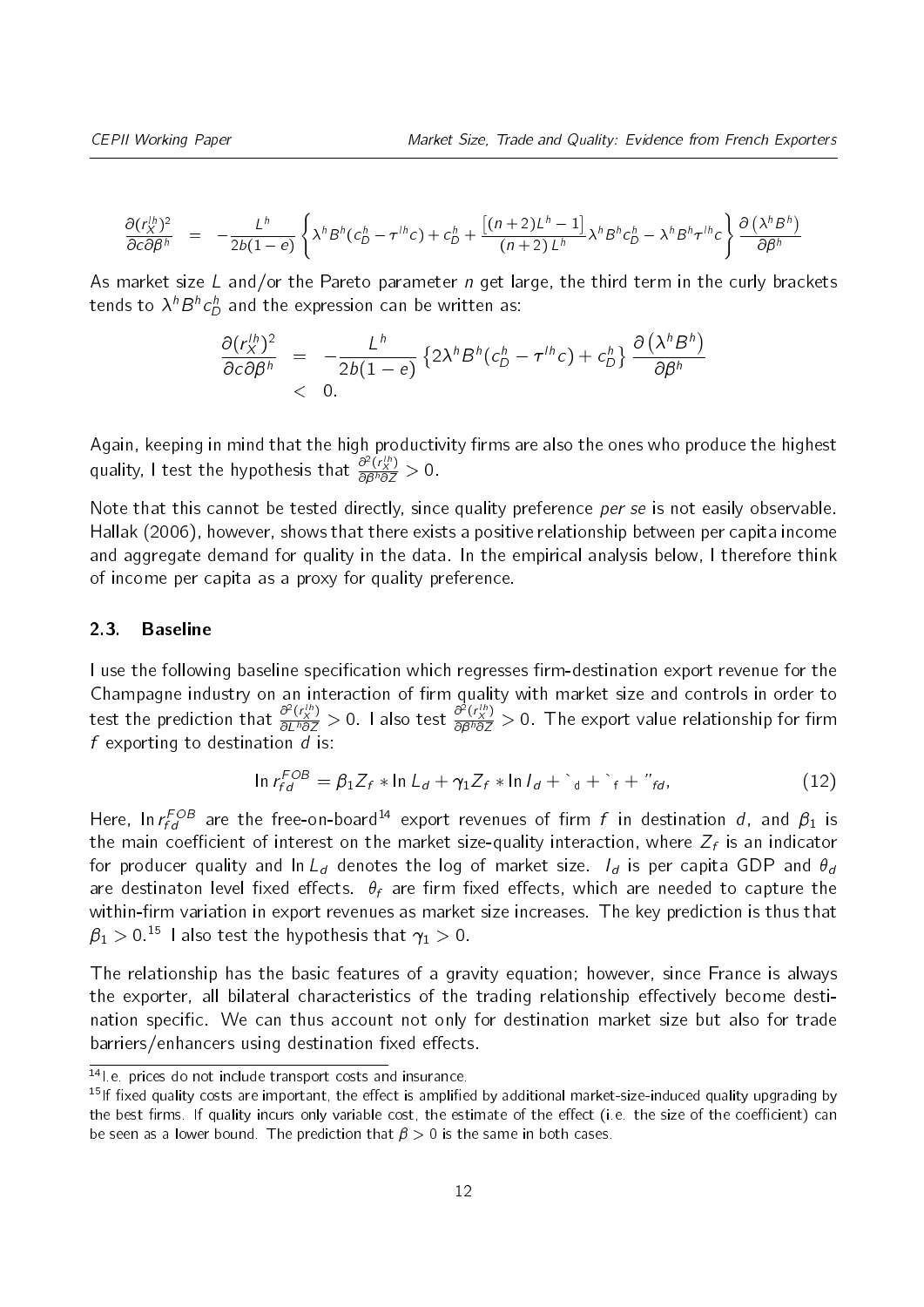Importantly, the fact that France is always the exporter makes it possible to distinguish between demand and supply side driven market size effects. Since there is no variation in production structure in the data, estimations will identify demand side driven market size effects only without the risk of being confounded by agglomeration effects.

If there are no zeroes in the trade matrix, equation [\(12\)](#page-11-2) can be estimated using OLS. A particular advantage of OLS is that it is very well suited for estimations involving fixed effects. However, if firms do not export to all markets, OLS estimation no longer yields the maximum likelihood estimator for equation [\(12\)](#page-11-2). This is relevant for the estimations carried out in this paper, as zeroes are a frequent occurrence in the firm-destination champagne export matrix. From a theoretical point of view, the recent trade literature has argued that these zeroes arise due to selection of firms into export markets. If this is indeed the correct model, a zero would thus be observed if a firm is not good enough to export to a particular market. OLS estimators will be biased in this case. More specifically, since the data are left-censored, we expect a downward bias in the OLS estimators.

Head and Mayer (2014) review the performance of a series of estimators in their recent Handbook chapter on gravity estimation for the case with many structural zeroes. Their Monte Carlo simulations suggest that Eaton and Kortum's (2001) Tobit estimator (the EK Tobit hereafter) performs best by a wide margin when it comes to handling zeroes. The EK Tobit is thus the preferred specification in this paper. Eaton and Kortum (2001) suggest a censoring point for their Tobit estimator in line with the recent trade theory: they show that the value of minimum destination exports is a maximum likelihood estimator of the censoring point as implied by models with fixed export costs; exports are only observed once a firm has high enough sales to cover the fixed costs of entry to a market.<sup>[16](#page-12-1)</sup>

#### <span id="page-12-0"></span>3. Data

I use a dataset constructed by Crozet, Head and Mayer (2012), which matches confidential French firm-product-destination level data of champagne exports with producer quality ratings. I consider a cross-section for the year 2005.

**Empirical Measure of Product Quality** Despite the proliferation of empirical trade and quality work over the last decade, it has proven a challenge to find a suitable empirical measure of product quality. The vast majority of the literature has employed unit values of exports.<sup>[17](#page-12-2)</sup> Here,

<span id="page-12-1"></span> $16A$  model where selection happens via a choke price such as Melitz and Ottaviano (2008) implies a censoring point of zero, since the marginal exporter here has a zero mass. However, Head and Mayer (2014) argue that zero censoring is problematic econometrically since sign and significance of estimators in this case becomes sensitive to the units of measurement of the export flows.

<span id="page-12-2"></span> $17$ This measure has the advantage that it is widely available in trade data sets and allows a consistent comparison of quality effects across industries. However, variation in price may come to a significant extent from variation in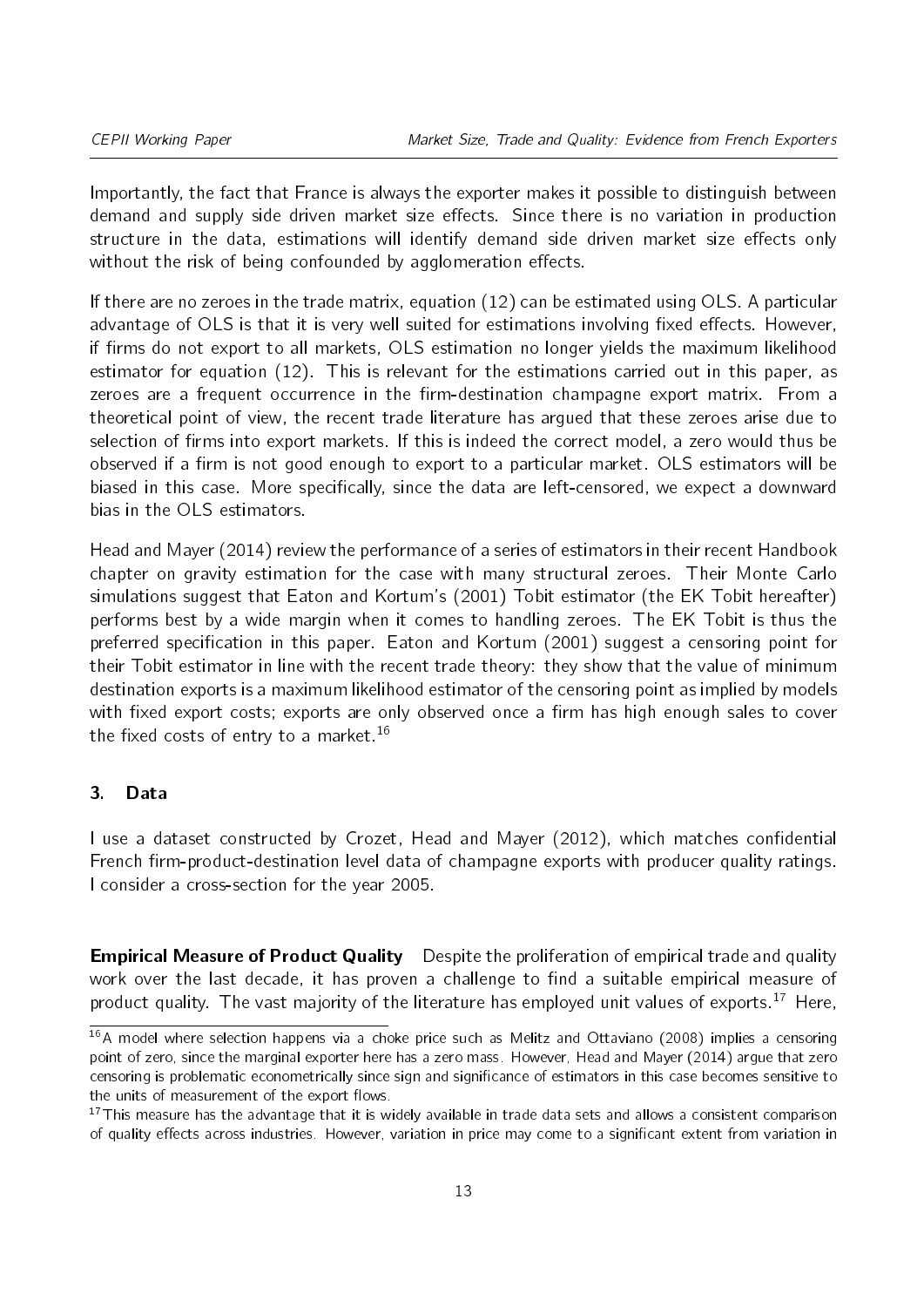<span id="page-13-2"></span>

Figure 1 - Number of Exporters by Star Rating

I test the key prediction in the context of the Champagne industry, which allows the use of a very direct empirical measure of product quality: I use a direct quality rating from the world's most comprehensive Champagne guide, the 2008 Juhlin Guide.<sup>[18](#page-13-0)</sup> As explained in Crozet et al (2012), Juhlin (2008) assigns ratings of one to five stars to 487 producers which are based on scores for 6500 individual champagnes. Juhlin gives one star to "producers whose wines have aroused my interest". Five stars are given to the "perfect" Champagne. Juhlin (2008) is a strict grader, with approximately 40% of the included producers receiving a rating of one star such that two stars can be interpreted as average and more stars as above average. The guidebook provides ratings for producers which together cover approximately 90% of all champagne shipments within France and to international destinations. While Champagne producers often produce several varieties and might hence be seen as multiproduct firms. I abstract from this issue and focus on the quality of their overall brand, which corresponds to the level of aggregation of the available quality measure<sup>[19](#page-13-1)</sup>: Juhlin (2008) assigns two ratings at the producer level, one for the latest vintage and one historical rating. I follow Crozet et al (2012) in using the historical rating.

Not all Juhlin rated producers are also exporters. Of the 487 rated producers, 285 export. Figure [1](#page-13-2) shows the distribution of stars across exporting firms: approximately one third of exporters are one star firms, just under one third are rated two stars,  $20\%$  have three stars,  $15\%$  have four stars and just  $3\%$  have the top star rating of five.

I use two variants of the quality measure in an interaction with different measures of market size. Product quality is captured by the following indicators: (i) a high quality dummy which takes a value of 1 when Juhlin assigns either two, three, four or five stars and 0 if Juhlin assigns only one star; (ii) a dummy for each quality level from two to five stars, using the one star group as the base category.

cost rather than quality-induced demand effects. Khandelwal (2010) suggests a refinement of this measure based on Sutton's (2012) definition of quality as a demand shifter, which addresses this issue: for a given price, demand should be higher for a higher quality product. In practice, the identification of the alternative empirical quality measure proposed by Khandelwal (2010) therefore relies on information on market shares conditional on price.

<span id="page-13-0"></span> $18$  Juhlin's ratings correlate highly with other less comprehensive French and international guides.

<span id="page-13-1"></span><sup>&</sup>lt;sup>19</sup>See Eckel, Jacovone, Javorcik and Neary (2015) for a discussion of brand vs variety quality in the context of multi-product firms.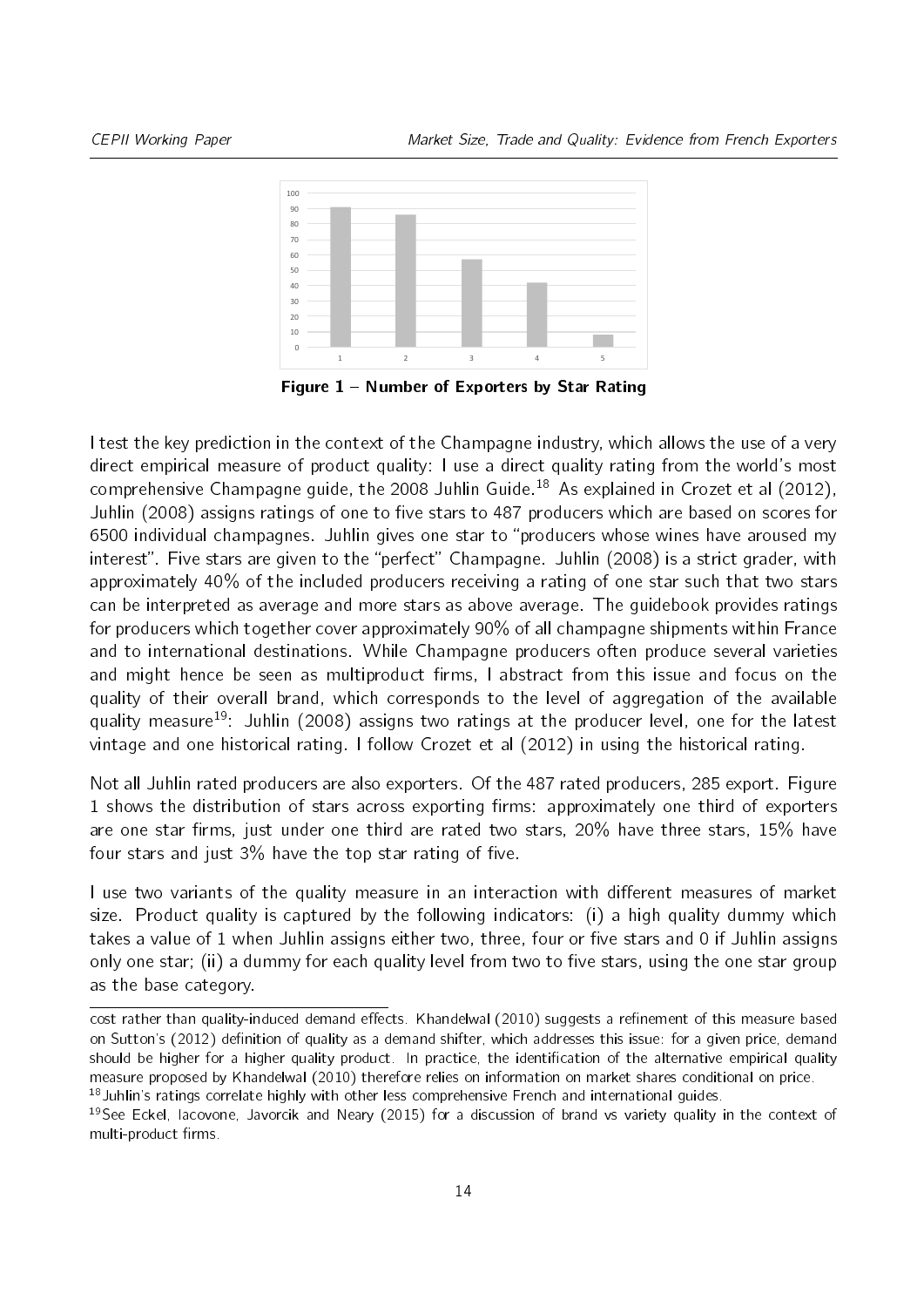As Crozet et al ([20](#page-14-0)12) argue, Champagne is a fitting product for this analysis for many reasons<sup>20</sup>: (i) it is one of very few products for which a comprehensive producer quality rating exists. Furthermore, it is common for Champagne producers to blend vintages in order to guarantee a stable quality such that these ratings remain valid over time; (ii) the industry structure closely resembles the monopolistically competitive structure assumed in the model: the Champagne industry consists of many small producers (Herfindahl index of 0.033), who produce differentiated varieties; (iii) 80% of Champagne is exported by firms classified either as grape-growers or winemakers, and only 13% is exported by wholesalers; (iv) of those direct exports, 94% in 2005 came from firms which can be matched to Juhlin ratings.

A direct quality measure as the one employed here is arguably a better way to test for the intensive margin effect than using productivity estimates. Productivity can only be estimated as a residual and estimation procedures are extremely data intensive (Olley and Pakes, 1996; Levinsohn and Petrin, 2003; Ackerberg, Caves and Frazer, 2006). In addition, Foster, Haltiwanger and Syverson (2008) present evidence which suggests that firm selection is better explained by profitability rather than productivity alone, which is consistent with quality being an important part of the story. More direct evidence of the importance of product quality in explaining variation in the firm size distribution is presented in Hottman, Redding and Weinstein (2014). The authors find that variation in quality and product scope together account for more than 80 percent of variation in firm sales.

**Export Data** I use confidential French export data which is disaggregated at the firm-productdestination-year level. The data comes from declarations made by French exporters to French Customs. The fact that firms report their exports by destination makes it possible to exploit within-firm variation in export sales and quantities. Information about export flows is collected annually at the 8-digit level according to the EU NC8 nomenclature. Champagne has its own 8-digit product code (22041011) in this nomenclature. Customs record the values of export flows on a free-on-board (fob) basis, i.e. excluding transport costs, insurance etc., as well as export quantities. Figure [\(2\)](#page-15-0) shows average exports per firm in million euros by star rating. With 30 million euros per year, four star firms export the most on average, followed by five star firms with just under 20 million euros, followed by three, two and one star firms with averages under 5 million.

Table [2](#page-15-1) shows summary statistics on the number of export destinations by star rating: the number of destinations is systematically increasing by star rating. The average one star firm exports to five markets, with the best one star firm having a reach of thirty markets. The firm with the largest number of destinations is a four star firm which sells in more than 100 markets; however, on average, five star firms serve the largest number of destination markets with a mean of 46.

<span id="page-14-0"></span><sup>&</sup>lt;sup>20</sup>See Crozet, Head and Mayer (2012) p. 616-618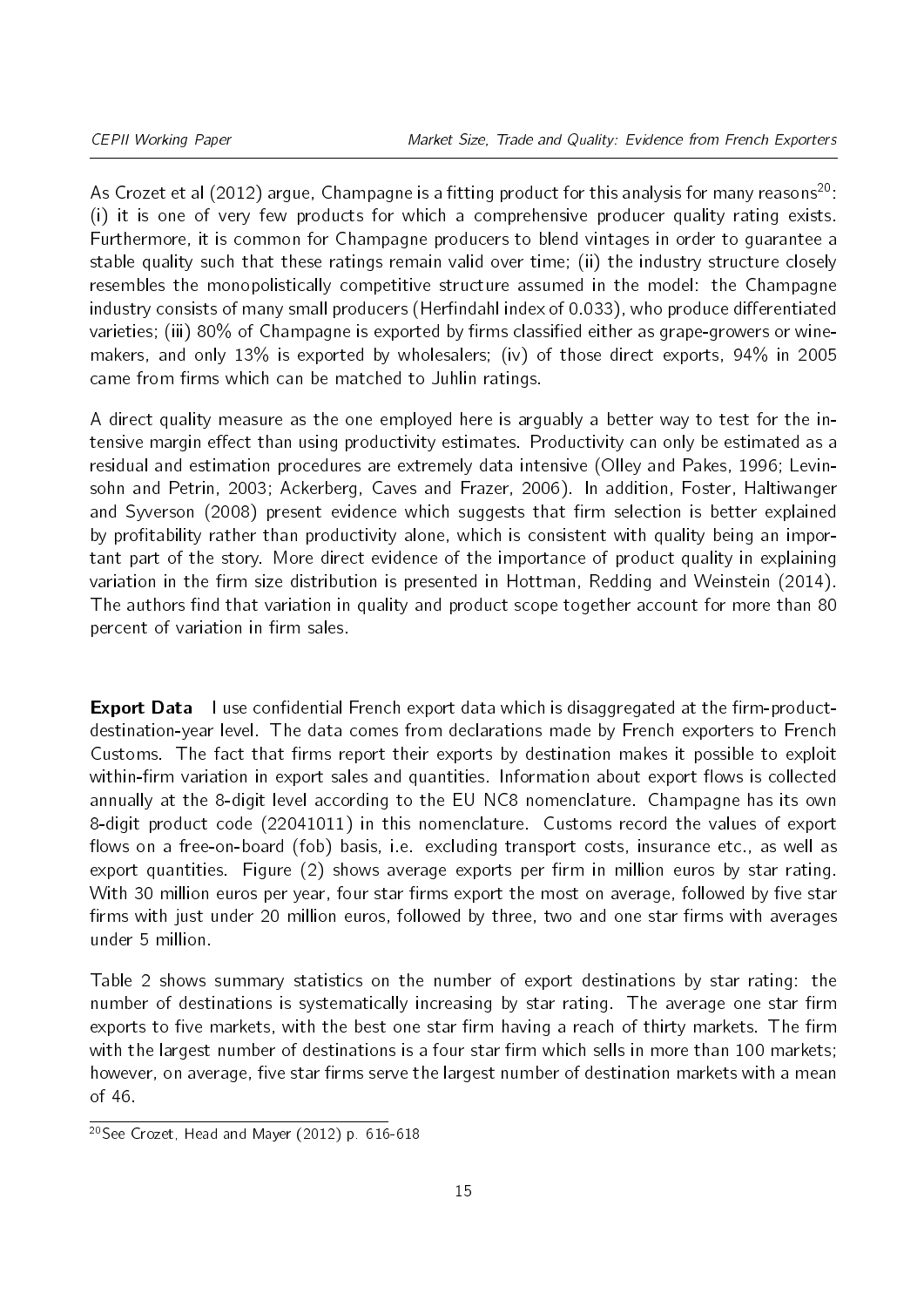<span id="page-15-0"></span>

Figure 2 Average Exports per Firm by Star Rating (in million euros)

<span id="page-15-1"></span>

| Juhlin rating | $#$ observations | mean  | median | 75% ile | std dev |
|---------------|------------------|-------|--------|---------|---------|
| 1 star        |                  | 489   |        |         | 5.11    |
| 2 star        | 86               | 756   | 6      | 10      | 8.03    |
| 3 star        | -57              | 11.79 | 10     | 17      | 1071    |
| 4 star        | 42               | 25 52 | 13     | -34     | 29 58   |
| 5 star        |                  | 45.75 | 48.5   | 575     | 15 78   |

Table 2 - Summary Statistics: Export Destinations per Firm

In order to test for the presence of the intensive margin effect, I consider the log of fob firmdestination export values as the dependent variable. Table [3](#page-15-2) shows summary statistics for destination export values for each star rating.

Of the Juhlin-rated firms, in 2005, 284 can be matched with exporting firms which export to 157 countries, vielding a sample of 44,586 observations once two price outliers are removed.<sup>[21](#page-15-3)</sup> 3205 of these observations correspond to positive export flows. A full dataset with all relevant gravity controls is available for 38,574 observations of which 2882 are non-zero export flows.<sup>[22](#page-15-4)</sup>

<span id="page-15-4"></span> $22GDP$  data is not available for the following 19 countries to which France exports Champagne: Aruba, Anguilla, Andorra, Netherlands Antilles, Bahamas, Bermuda, Cuba, Cayman Islands, Cyprus, Gibraltar, Iraq, New Caledonia, Oman, French Polynesia, San Marino, Saint Pierre and Miquelon, Turks and Caicos Islands, British Virgin Islands, Wallis and Futuna. I thus exclude these countries from all specifications.

<span id="page-15-2"></span>

| Juhlin rating | $#$ observations | mean    | median  | $75\%$ ile | std dev |
|---------------|------------------|---------|---------|------------|---------|
| 1 star        | 91               | 2,601   | 542     | 3,537      | 4,512   |
| 2 star        | 86               | 9,878   | 1,139   | 4,080      | 31,226  |
| 3 star        | 57               | 21,064  | 2.346   | 10,679     | 56.921  |
| 4 star        | 42               | 188,861 | 5,164   | 49,978     | 535,889 |
| 5 star        | 8                | 121,161 | 103,186 | 189,987    | 106,344 |

Table 3 - Summary Statistics: Firm Destination Export Value (in euro)

<span id="page-15-3"></span> $21$ The champagne exporters which were not rated by Juhlin, are currently not included in the sample. They account for approximately 6% of exports.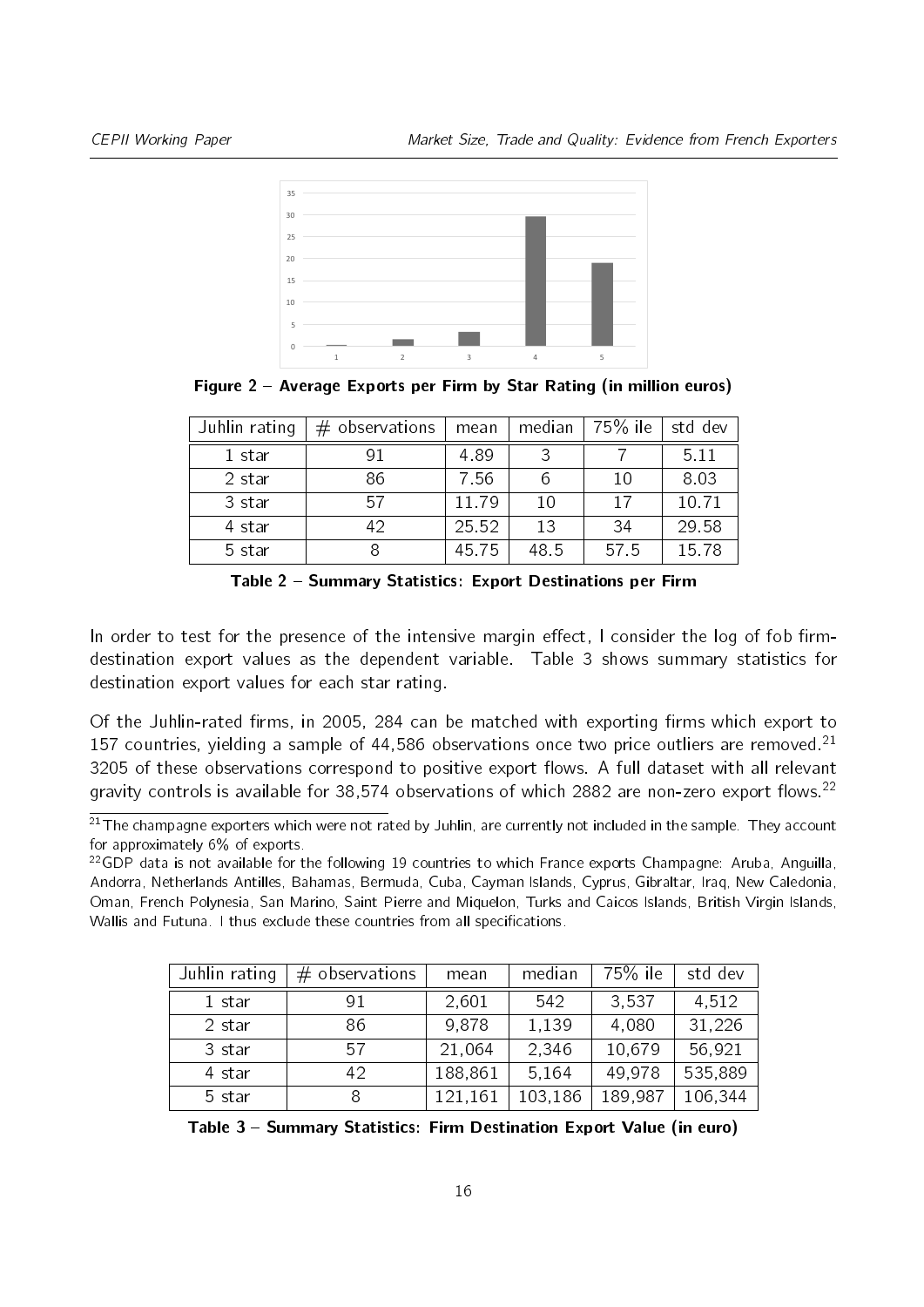Market Size In establishing the intensive margin mechanism, I employ different measures of market size. I firstly use log GDP, which yields the pure market size effect in the Krugman (1979) sense when also controlling for GDP per capita. As a measure of market size, GDP has the advantage of being completely exogenous to the value and volume of Champagne exports.<sup>[23](#page-16-0)</sup>

A second measure which I employ to capture market size is the log of absorption based on Eaton, Kortum and Kramarz (2004). Eaton et al (2004) define absorption as gross production + imports - exports, which I implement at the product level. This measure captures the true level of consumption. In their discussion of structural gravity estimation, Head and Mayer (2014) argue that strictly, absorption should be used to capture import market size, and not GDP. Since champagne is produced only in France, champagne absorption in a destination market consists only of France's total exports to that destination. Note that this definition of market size implies that champagne is not substitutable with other alcoholic beverages.

As a measure of market size, GDP and champagne absorption lie at opposite extremes of the spectrum. Ideally, one would want to use destination-specific total alcoholic beverage absorption; however, this data is not readily available for the 138 countries in the dataset.

**Quality Preference** In addition, I test the hypothesis that high quality firms do relatively better in countries where consumers have a stronger preference for quality. Following Hallak's (2006) empirical findings, I proxy quality preference by GDP per capita.

**Controls** In the baseline, I control for destination and firm-specific characteristics using destination and firm fixed effects. The specification then identifies only the coefficient on the interaction between destination market size and firm-level quality as well as the coefficient on the quality-income interaction.

In order to gain an understanding of the absolute size of the market size effect for both high and low quality firms, I also estimate a specification without destination fixed effects such that the coefficient on market size for the low quality firms can be identified. It is then necessary to control for destination geography and bilateral trade barriers/enhancers as in a standard gravity setup. The geography variable is needed to control for the level of competition in the destination market arising from proximity to third countries. Importantly, predictions for the impact of market size on firm-level sales are for a given level of income. I therefore also control for income effects, using the log of GDP per capita when destination fixed effects are not included.

For the specifications which control explicitly for geography and bilateral factors, I adopt the strategy in Mayer et al (2014). As a control for geography, the authors suggest a variation on

<span id="page-16-0"></span> $23$ See appendix table [10](#page-34-0) for source.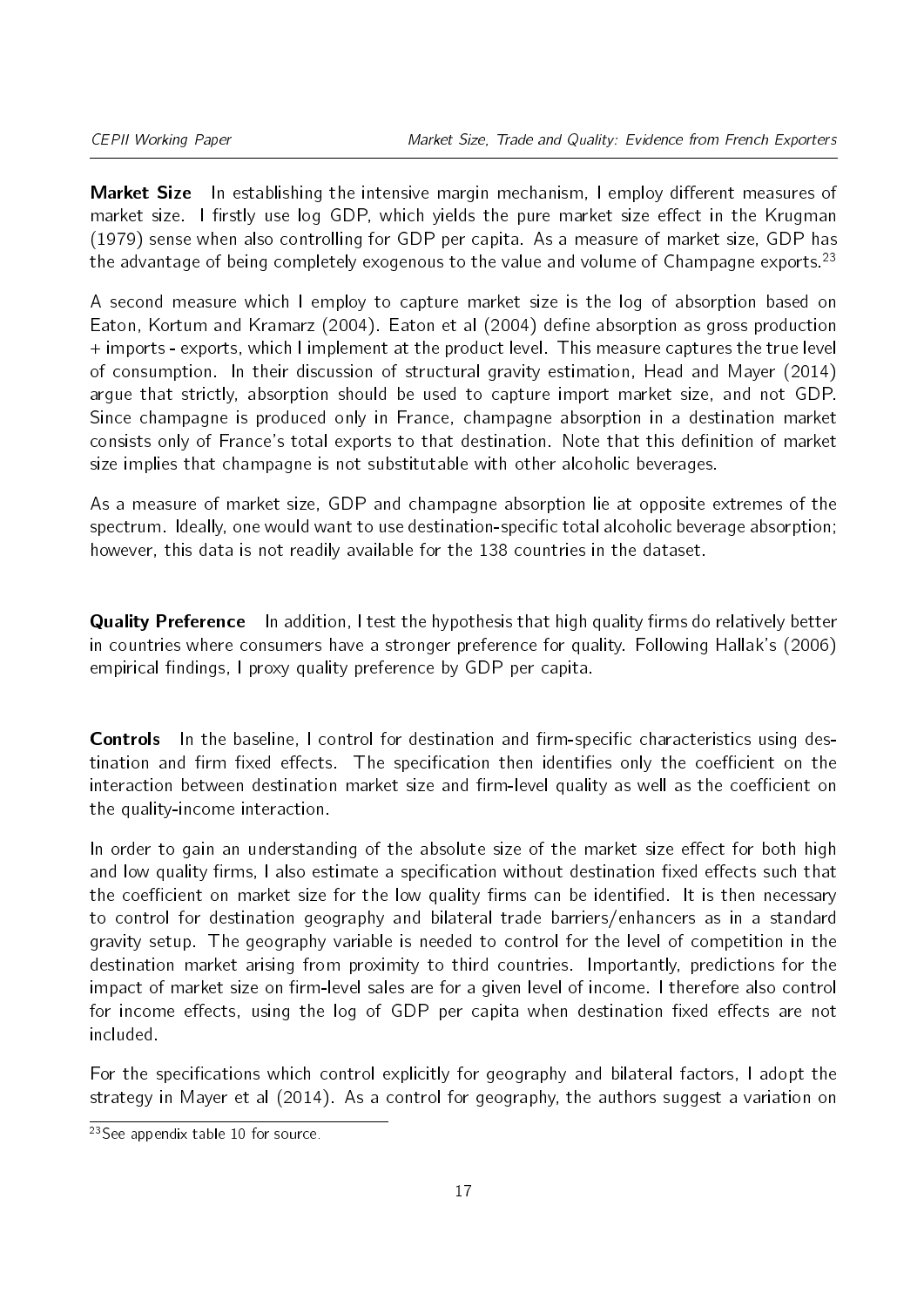Redding and Venables' (2004) measure of supply potential which, unlike Redding and Venables' (2004) measure, is independent of country-level information on the destination country. The measure is defined as "the aggregate predicted exports to a destination based on a bilateral trade gravity equation (in logs) with both exporter and importer fixed effects and the standard bilateral measures of trade barriers/enhancers" (Mayer et al, 2014, p.25). Following Head and Mayer  $(2014)$ , they thus construct log *foreign* supply potential which drops importer fixed effects. This is the measure which I also employ here. I control for characteristics of the bilateral relationship using the standard gravity variables provided by the CEPII: distance, contiguity, colonial links, common-language, RTA membership, GATT/WTO membership, and membership of a common currency area.[24](#page-17-1)

In the specifications with destination fixed effects I cluster standard errors at the destination country level. This addresses correlations in the error term which would otherwise lead to standard errors being biased downward.

#### <span id="page-17-0"></span>4. Estimations

As the preferred specification, I estimate the baseline relationship given in equation [\(12\)](#page-11-2). Where I control for destination characteristics and trade barriers/enhancers explicitly in order to estimate the absolute market size effect, the regression equation is the following:<br>
In  $r_{fd}^{FOB} = \beta_2 Z_f * \ln L_d + \delta_2 \ln L_d + \gamma_2 Z_f * \ln I_d + \delta \mathbf{X}_d + {}^f f + {}^{\prime\prime} f_d,$  (13)

$$
\ln r_{fd}^{FOB} = \beta_2 Z_f * \ln L_d + \delta_2 \ln L_d + \gamma_2 Z_f * \ln I_d + \delta \mathbf{X}_d + {}^{c}{}_{f} + {}^{''}{}_{fd}.
$$
 (13)

where  $\mathbf{X}_d$  is the vector of destination-level controls. Here,  $\beta_2$  and  $\delta_2$  are the main coefficients of interest. I then estimate the relationship using individual star dummies as quality indicators rather than a high/low dummy:

$$
\ln r_{fd}^{FOB} = \sum_{s=2}^{5} \beta_3^s Z_f^s * \ln L_d + \sum_{s=2}^{5} \gamma_3^s Z_f^s * \ln l_d + d + d + d + d + d
$$
 (14)

where  $Z^s$  are dummies for  $s=$ two, three, four and five star firms. I discuss results for the OLS and EK Tobit estimations in turn.

#### 4.1. Results

Market size effects are present and highly significant in all specifications. I also find strong differential effects of per capita income on producers of different quality levels, whereby the effect is close to monotonically increasing with the quality rating of the firm.

<span id="page-17-1"></span> $24$ See appendix table [10](#page-34-0) for detailed descriptions and source.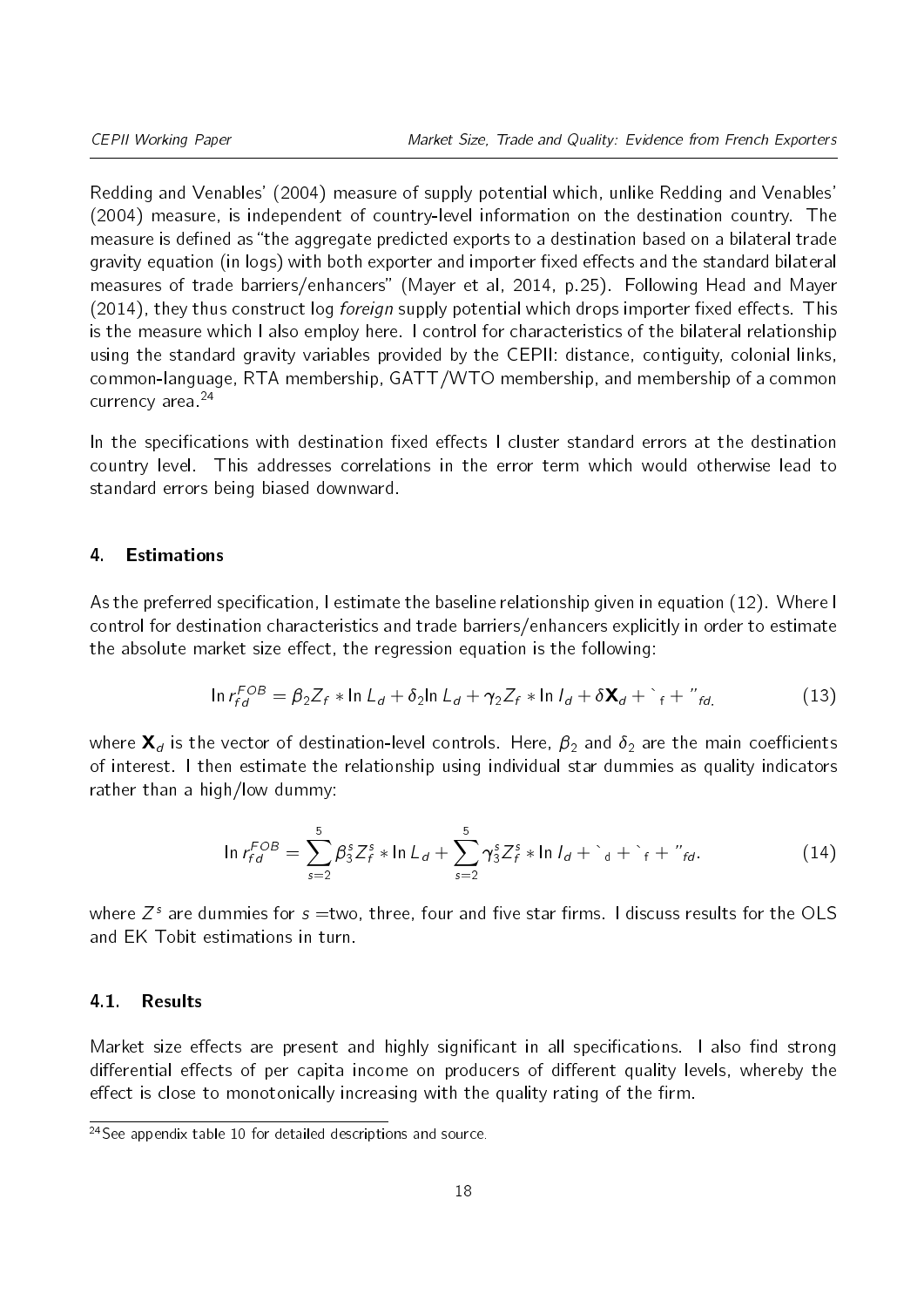OLS In a first step, I estimate my model using OLS. Table 4 shows results. All variables are in logs such that coefficients can be interpreted as elasticities.

The key coefficient on all market size interactions is significant and of the expected sign: a larger market allows high quality firms to pull away from their low quality competition. Whether GDP or champagne absorption is used as a measure of market size only affects results marginally. The OLS estimates suggest for every 1% increase in market size, high quality producers see their sales rise approximately by an additional 0.25% compared to low quality producers. These estimates are robust to controlling for destination characteristics either by using fixed effects or explicitly by using gravity variables. Columns (2), (3) and (5) employ foreign supply potential/gravity controls and therefore allow for an identification of the effect of market size on the low quality base group.<sup>[25](#page-18-0)</sup> They suggest that the effect is positive also for the baseline group at around 0.25% (GDP) or 0.44% (champagne absorption) for every 1% increase in market size.

All specifications control for per capita income and its interactions with quality. Results are in line with the prediction that a high quality firm should benefit disproportionately from selling in a richer market via the quality preference mechanism discussed above. Indeed, for every  $1\%$ increase in destination country income, high quality firms see their sales increase by between 0.32% and 0.39% more than low quality producers, depending on controls and market size proxies used. At this stage it is, however, not yet clear whether this increase is coming from higher prices (as firms exploit higher willingness to pay in richer countries) or larger quantities sold, or both. I explore this in more detail below.

An advantage of OLS estimation is that the inclusion of fixed effects does not pose any estimation issues. There is, however, a source of bias which OLS cannot address: empirical estimations of models involving quality selection are subject to a specific type of bias as shown by Crozet et al (2012). Within the framework of their model, a low quality firm will only be observed to be exporting to a tough market if it has experienced a positive demand shock. There is hence a negative correlation between quality conditional on exporting and unobservable demand shocks which leads to OLS estimators being biased downward. Indeed, in terms of total size, coefficients on log GDP in Table 4 are smaller than what is predicted by the theory (Anderson, 1979) and what is generally found in the gravity literature (Head and Mayer, 2014). Crozet et al (2012) conduct Monte Carlo simulations to show that an EK Tobit estimator can correct for this bias. I next discuss results for the EK Tobit specification.

**EK Tobit** Table 5 shows results for the Tobit estimations with Eaton-Kortum censoring at the minimum export value. Columns  $(1)$  and  $(4)$  control for destination characteristics using fixed

<span id="page-18-0"></span> $25$ Note that defining market size narrowly as "champagne" absorption implies that champagne is not substitutable with other sparkling wines or alcoholic beverages. There is thus no "absorption" specification which controls explictly for foreign supply potential, which by the foregoing argument is zero.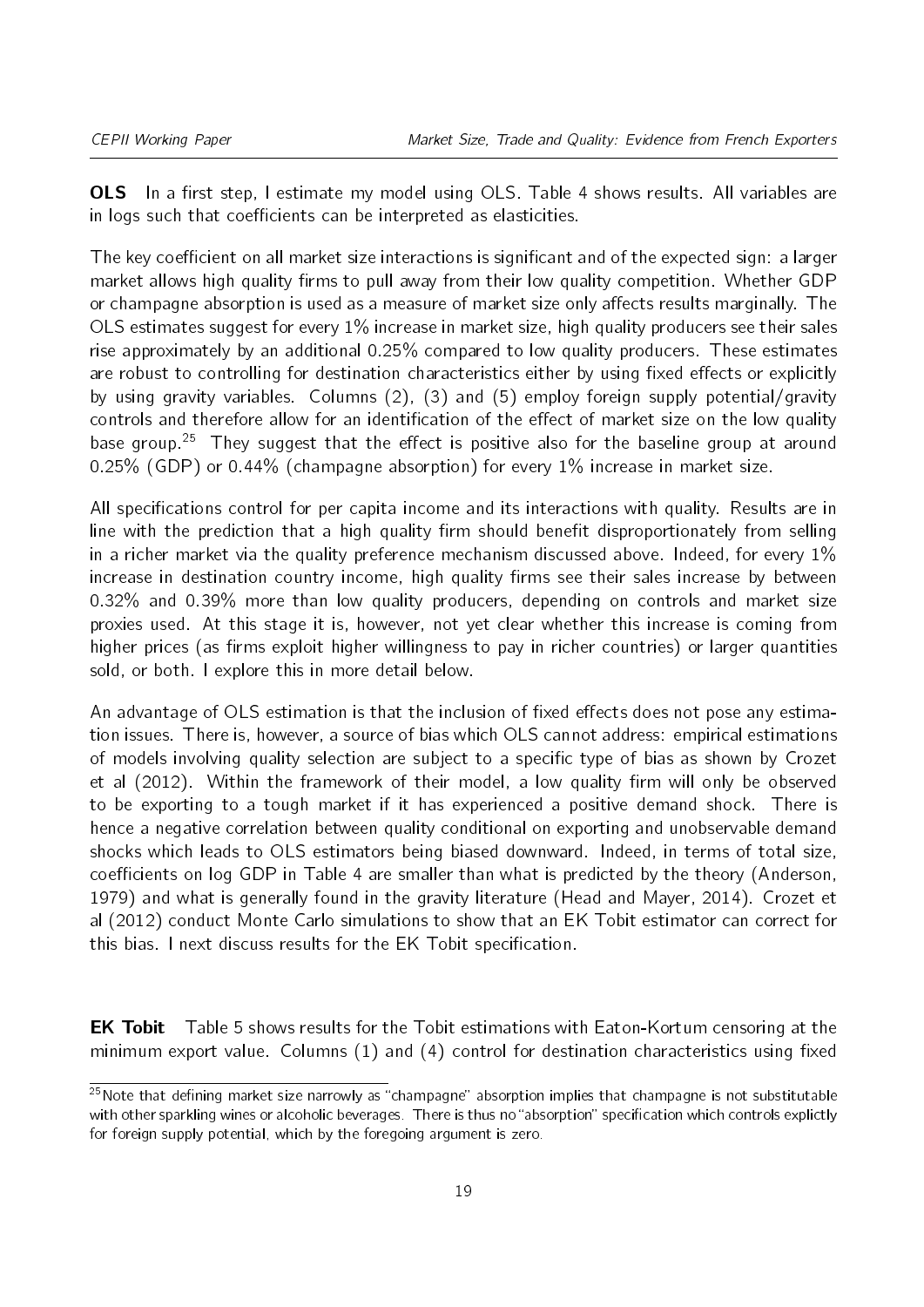|                          | (1)        | (2)        | (3)                            | (4)        | (5)                   |
|--------------------------|------------|------------|--------------------------------|------------|-----------------------|
|                          | In export  | In export  | In export                      | In export  | In export             |
| In GDP*quality           | $0.271***$ | $0.258***$ | $0.249***$                     |            |                       |
|                          | (0.0359)   | (0.0597)   | (0.0576)                       |            |                       |
|                          |            |            |                                |            |                       |
| In ch-absorption*quality |            |            |                                | $0.246***$ | $0.218***$            |
|                          |            |            |                                |            | $(0.0458)$ $(0.0500)$ |
|                          |            |            |                                |            |                       |
| In GDP dest              |            | $0.234***$ | $0.264***$                     |            |                       |
|                          |            |            | $(0.0567)$ $(0.0558)$          |            |                       |
| In ch-absorption         |            |            |                                |            | $0.439***$            |
|                          |            |            |                                |            | (0.0474)              |
|                          |            |            |                                |            |                       |
| In GDP pc*quality        | $0.388***$ | $0.386***$ | $0.374***$                     | $0.331***$ | $0.317***$            |
|                          | (0.0811)   |            | $(0.111)$ $(0.107)$ $(0.0870)$ |            | (0.101)               |
|                          |            |            |                                |            |                       |
| In GDP pc dest           |            | $-0.0867$  | 0.0915                         |            | $-0.307***$           |
|                          |            | (0.108)    | (0.106)                        |            | (0.0994)              |
|                          |            |            |                                |            |                       |
| In fsp                   |            | $0.195***$ | $-0.204***$                    |            |                       |
|                          |            | (0.0260)   | (0.0489)                       |            |                       |
| In distance              |            |            | $-0.674***$                    |            | $-0.192***$           |
|                          |            |            | (0.0779)                       |            | (0.0597)              |
| firm fe                  | yes        | yes        | yes                            | yes        | yes                   |
| destination fe           | yes        | no         | no                             | yes        | no                    |
| gravity vars             | no         | no         | yes                            | no         | yes                   |
| Observations             | 3003       | 2881       | 2881                           | 3003       | 3003                  |
| Adjusted $R^2$           | 0558       | 0.292      | 0.349                          | 0.556      | 0 4 2 4               |
|                          |            |            |                                |            |                       |

### Table 4 - Export Values (OLS)

Standard errors in parentheses

\* p<0.10, \*\* p<0.05, \*\*\* p<0.010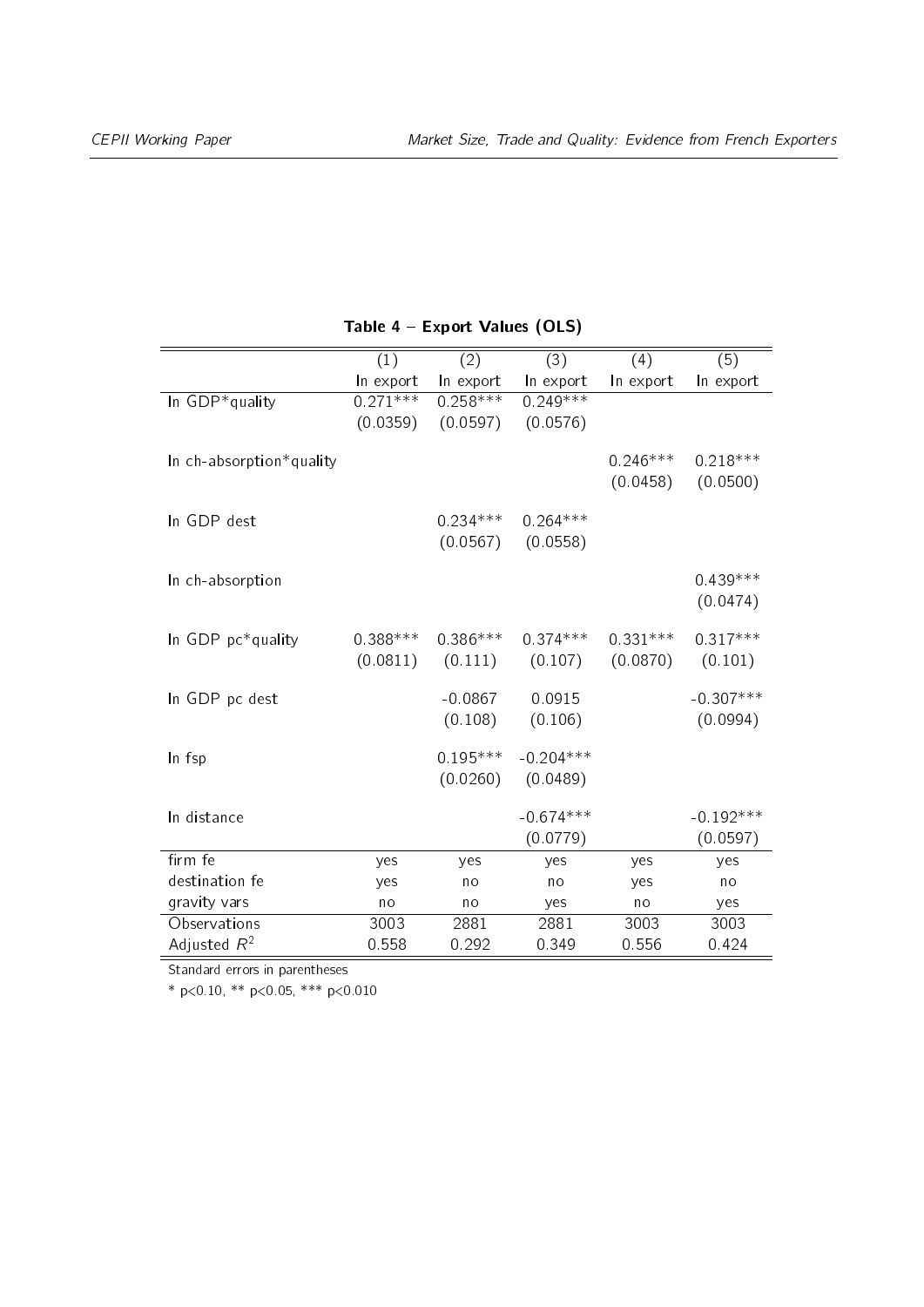effects, while columns (2), (3) and (5) use explicit gravity controls.<sup>[26](#page-20-0)</sup>

Results are fully in line with the key prediction on the market size effect also once we control for the fact that high quality firms are more likely to be present in larger and thus tougher markets. Within-firm export revenues are increasing in market size for all firms, and they increase more than proportionately for the high quality firms. Using GDP as a measure for market size, the coefficient of interest is highly significant and positive. High quality producers are estimated to have  $0.21\%$ -0.29% additional increase in sales over low quality firms for every  $1\%$  increase in market size. The size of the "high quality premium" is similar to the one estimated by OLS. For the champagne absorption proxy for market size, the size of the effect varies more widely across specifications with different sets of control variables. It is positive at just under 0.19% and significant for the most conservative specification which controls for destination characteristics using destination fixed effects. As columns  $(2)$ ,  $(3)$  and  $(5)$  show, the effect of market size on the baseline low quality group is much larger once selection is taken into account. In fact, for the GDP specifications, log GDP is close to unit elasticity which is in line with a key prediction from the classic gravity theory. For high quality firms, it is just above unit elasticity in column (2).

Income effects are positive and significant whereby the jump in revenues for high quality firms is higher in the Tobit estimation than for OLS: for every 1% increase in destination income, high quality firms increase their sales by around  $0.5\%$  more than low quality firms. Again, this is fully in line with the quality preference prediction.

**Disaggregated Star Ratings** I next disaggregate the high quality dummy into the individual ratings for the 2-5 star firms and check for market size and income effects by star rating. Results are shown in table 6. I use an OLS estimator in columns (1) and (2) and the EK Tobit in columns  $(3)$  and  $(4)$ . For all four specifications I take the most conservative approach and include both firm and destination fixed effects. Estimations thus only identify coefficients on the interaction terms. Standard errors are always clustered at the destination level.

Point estimates of the market size interactions in the OLS specifications are monotonically increasing in the star ratings for both market size proxies. T-tests reveal that most coefficients are significantly different from each other. Specifications in columns  $(3)$  and  $(4)$  address selection bias. Point estimates of the effects are still close to monotonic, with only the five star firms

<span id="page-20-0"></span><sup>&</sup>lt;sup>26</sup> Greene (2002) shows that fixed effects estimators in Tobit models are not affected by incidental parameter problems (unlike Probit and Logit). Slope estimators are thus unbiased and consistent. Ancillary parameter problems can arise with the estimated disturbance variance, with standard errors biased towards zero. However, Greene (2002) also shows that the bias in the variance estimator is falling very quickly in "T" (here, the number of destinations, which is large). In addition, in the present case, the number of fixed effects is small compared to the number of observations, which reduces the issue further. Crozet, Head and Mayer (2012) run Monte Carlo simulations on the EK Tobit estimator with the same order of magnitude of fixed effects and show that the EK Tobit indeed performs very well.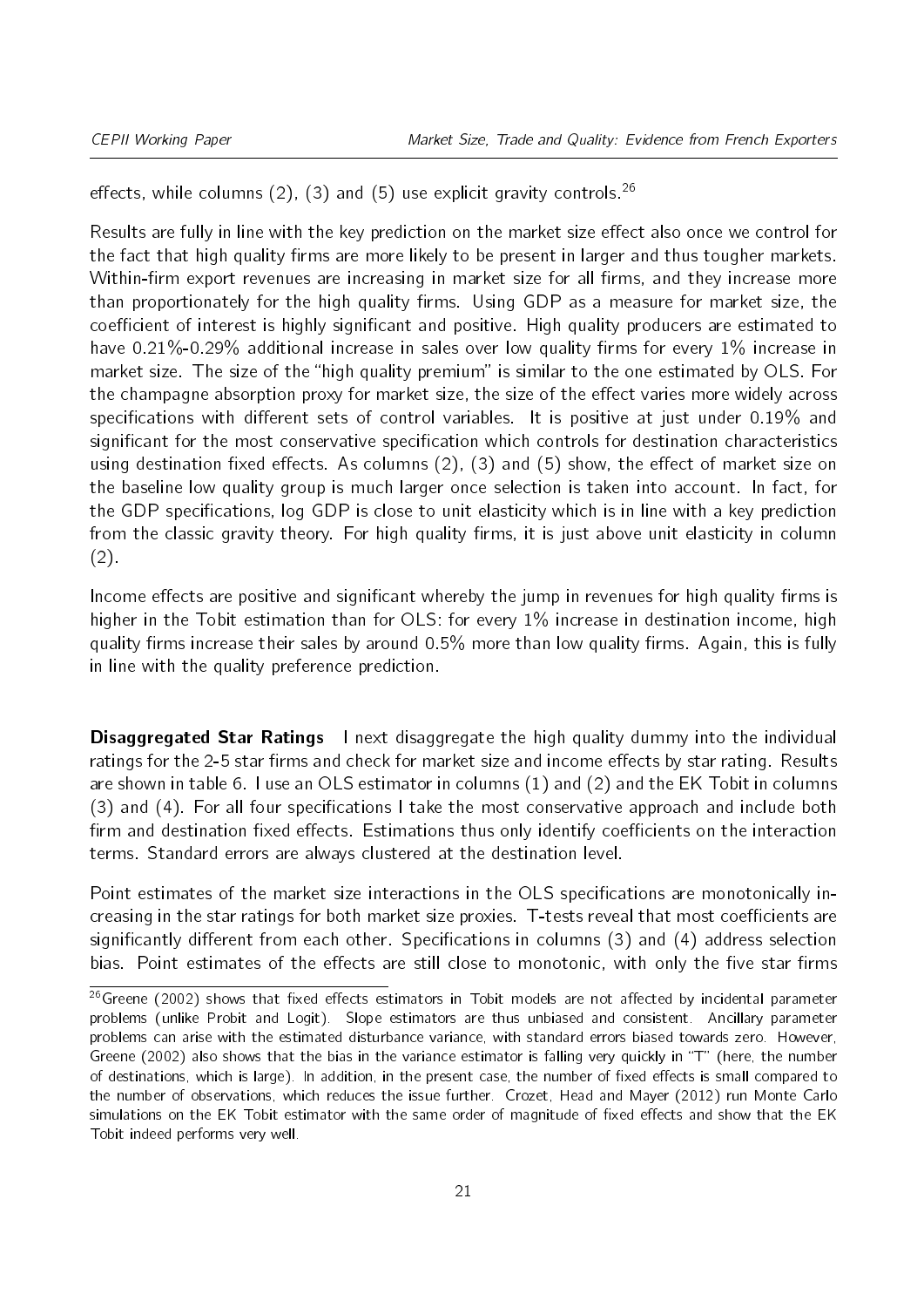|                          | (1)        | (2)                 | (3)         | (4)                  | (5)         |
|--------------------------|------------|---------------------|-------------|----------------------|-------------|
|                          | In export  | In export           | In export   | In export            | In export   |
| In GDP*quality           | $0.286***$ | $0.207***$          | $0.233***$  |                      |             |
|                          | (0.0591)   | (0.0651)            | (0.0610)    |                      |             |
|                          |            |                     |             |                      |             |
| In ch-absorption*quality |            |                     |             | $0.186**$            | $0.130**$   |
|                          |            |                     |             | (0.0842)             | (0.0584)    |
| In GDP dest              |            | $0.833***$          | $0.753***$  |                      |             |
|                          |            | (0.0589)            | (0.0568)    |                      |             |
|                          |            |                     |             |                      |             |
| In ch-absorption         |            |                     |             |                      | $1.085***$  |
|                          |            |                     |             |                      | (0.0546)    |
|                          |            |                     |             |                      |             |
| In GDP pc*quality        | $0.494***$ | $0.492***$          | $0.510***$  | $0.514***$           | $0.517***$  |
|                          |            | $(0.103)$ $(0.101)$ |             | $(0.0937)$ $(0.137)$ | (0.0988)    |
|                          |            |                     |             |                      |             |
| In GDP pc dest           |            | $0.545***$          | $0.644***$  |                      | $-0.324***$ |
|                          |            | (0.0938)            | (0.0899)    |                      | (0.0948)    |
| In fsp                   |            | $0.682***$          | $-0.200***$ |                      |             |
|                          |            | (0.0393)            | (0.0635)    |                      |             |
|                          |            |                     |             |                      |             |
| In distance              |            |                     | $-1.075***$ |                      | $-0.550***$ |
|                          |            |                     | (0.103)     |                      | (0.0792)    |
| firm fe                  | yes        | yes                 | yes         | yes                  | yes         |
| destination fe           | yes        | no                  | no          | yes                  | no          |
| gravity vars             | no         | no                  | yes         | no                   | yes         |
| Observations             | 38906      | 38338               | 38338       | 38906                | 38906       |
| Pseudo $R^2$             | 0.424      | 0 346               | 0 374       | 0 4 2 4              | 0.401       |

### Table 5 Export Values (EK Tobit)

Standard errors in parentheses

\* p<0.10, \*\* p<0.05, \*\*\* p<0.010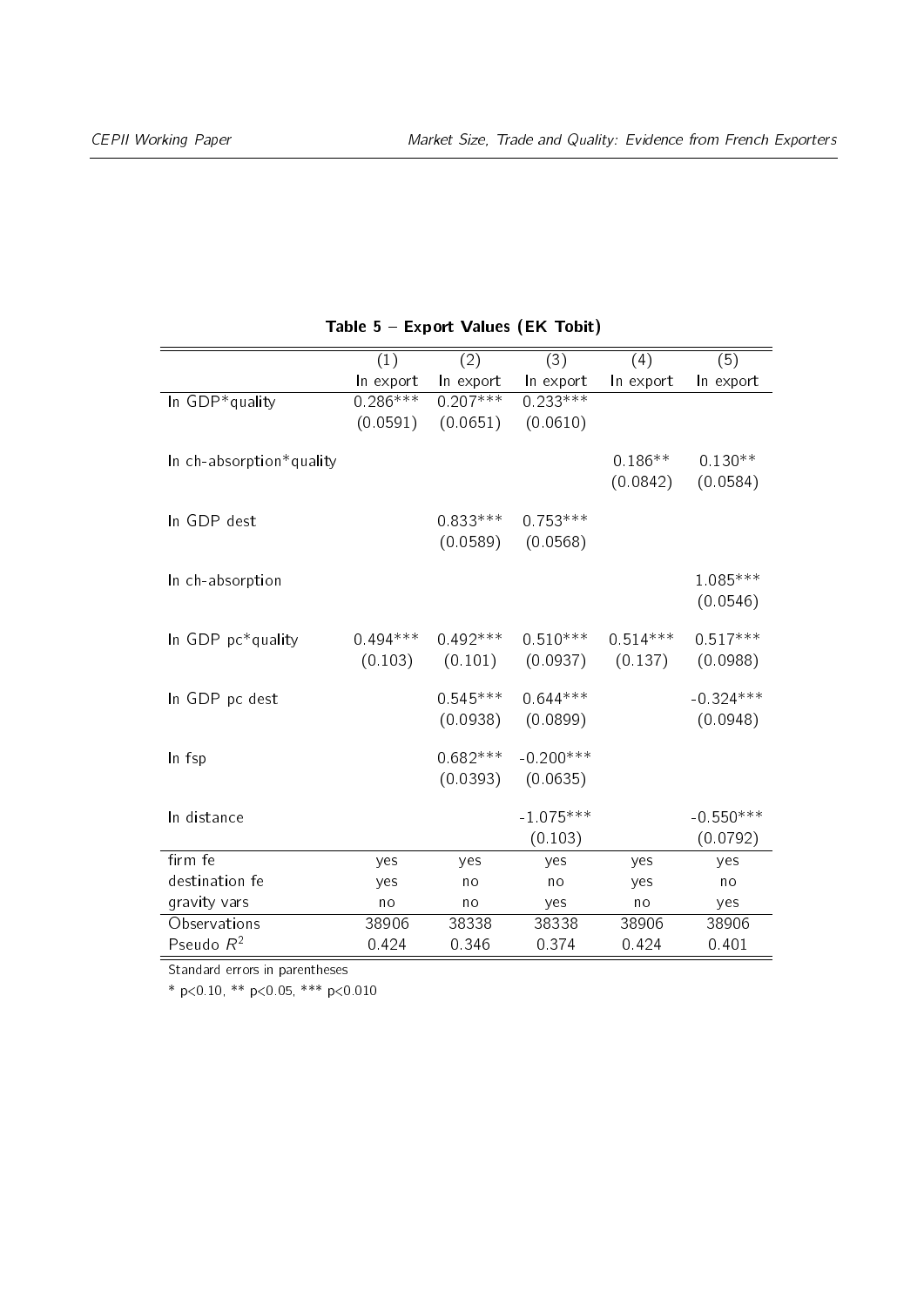dropping off.<sup>[27](#page-22-0)</sup> This could be due to capacity constraints of five star firms, of which there are only eight in total.

Further, coefficients on the income interactions are monotonic in the EK Tobit specifications. This is consistent with the prediction that consumers consume more high quality varieties as their income increases.

Overall, the results confirm that the market size mechanism which skews sales towards the higher quality firms exists independently of the income channel.

#### 4.2. Quantity Effects

I next decompose the market size effect on firm revenues into its quantity and price components. I estimate quantity effects using the EK Tobit model. I include destination fixed effects and estimate coefficients for both quality indicators; the baseline specification is:<br>  $\ln q_{fd} = \beta_4 Z_f * \ln L_d + \gamma_4 Z_f * \ln I_d + \theta_d + \theta_f + \mu_{fd}$ , (15)

$$
\ln q_{fd} = \beta_4 Z_f * \ln L_d + \gamma_4 Z_f * \ln I_d + \theta_d + \theta_f + \partial_{fd}
$$
\n(15)

where  $q_{fd}$  is the volume of champagne exported by firm f to destination d. Analogously to the revenue estimations, I also estimate the specifications which control for gravity variables explicitly. Results are shown in table 7. While coefficients differ slightly in magnitude compared to the estimations which have export revenues as their dependent variable, results are perfectly in line with the revenue estimations - i.e. these results suggest that revenue effects are to a large extent driven by quantity adjustments.

#### 4.3. Price Effects

This section examines the relationship between prices and destination market size. Customs record the values of export flows (on an FOB basis) as well as export quantities. From this information, it is possible to calculate firm-destination-product prices (unit values) as In $\,p_{fd}^{FOB} =$ In( $\frac{X_{fd}^{FOB}}{q_{fd}}$ ), where f indexes firms and d indexes export destinations. I clean these unit values of outliers following the method employed in Crozet et al  $(2012)$ . Subsequently, I first decompose the champagne prices into within- and across-firm variation over destination markets. I then check whether this variation can be explained by market size.

**Price Decomposition** The price decomposition follows Harrigan, Ma and Shlychkov (2012) and shows for champagne that within-firm variation is a relatively larger source of price variation across markets than industry composition effects. The deviation of destination average price,  $\bar{p}_d$ , from the average world price,  $\bar{p}$ , can be decomposed as follows:

<span id="page-22-0"></span> $27$ Wooldridge (2002) shows that t-tests can be used on Tobit interaction coefficients (cf chapter 16 Wooldridge (2002) and Ai and Norton (2003) on Tobit with interaction terms).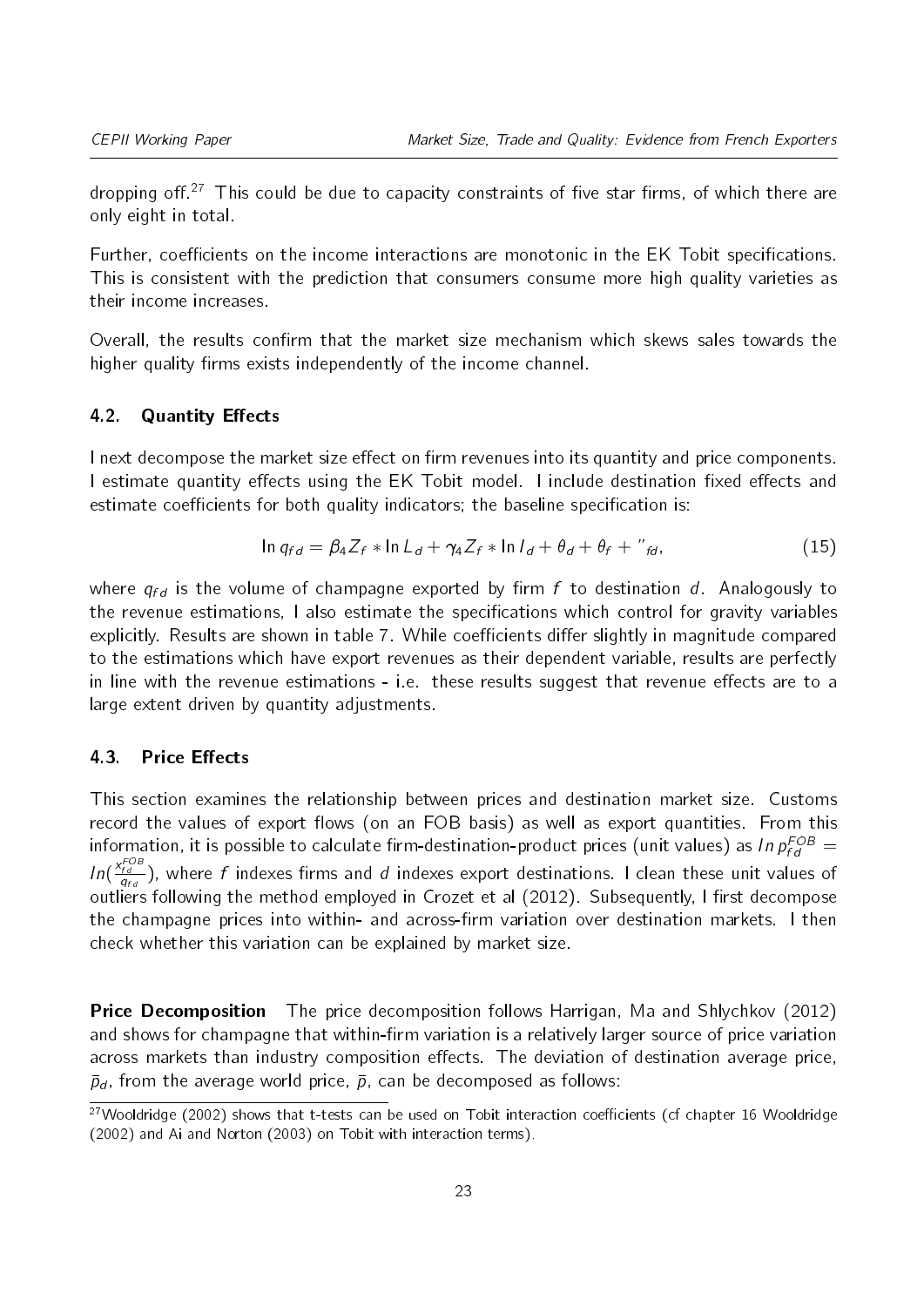|                 | (1)        | (2)        | (3)        | (4)        |
|-----------------|------------|------------|------------|------------|
|                 | In export  | In export  | In export  | In export  |
| In GDP*2star    | $0.106**$  |            | $0.228***$ |            |
|                 | (0.0472)   |            | (0.0511)   |            |
|                 |            |            |            |            |
| In GDP*3star    | $0.249***$ |            | $0.317***$ |            |
|                 | (0.0431)   |            | (0.0651)   |            |
|                 |            |            |            |            |
| In GDP*4star    | $0.344***$ |            | $0.326***$ |            |
|                 | (0.0519)   |            | (0.0838)   |            |
|                 |            |            |            |            |
| In GDP*5star    | $0.347***$ |            | $0.218**$  |            |
|                 | (0.0509)   |            | (0.103)    |            |
| In GDP pc*2star | $0.271***$ | $0.297***$ | $0.398***$ | $0.380***$ |
|                 | (0.0874)   | (0.0953)   | (0.0966)   | (0.109)    |
|                 |            |            |            |            |
| In GDP pc*3star | 0 1 7 3    | 0.125      | $0.384***$ | $0.437***$ |
|                 | (0.105)    | $(0\ 107)$ | (0.0971)   | (0.137)    |
|                 |            |            |            |            |
| In GDP pc*4star | $0.434***$ | $0.318***$ | $0.506***$ | $0.529***$ |
|                 | (0.0944)   | (0.118)    | (0.141)    | (0.186)    |
|                 |            |            |            |            |
| In GDP pc*5star | $0.477***$ | $0.408***$ | $0.757***$ | $0.782***$ |
|                 | (0.0989)   | (0.122)    | (0.173)    | (0.211)    |
|                 |            |            |            |            |
| In ch-abs*2star |            | $0.0886*$  |            | $0.181***$ |
|                 |            | (0.0512)   |            | (0.0659)   |
|                 |            |            |            |            |
| In ch-abs*3star |            | $0.230***$ |            | $0.179**$  |
|                 |            | (0.0452)   |            | (0.0878)   |
| In ch-abs*4star |            | $0.358***$ |            | $0.212*$   |
|                 |            |            |            |            |
|                 |            | (0.0823)   |            | (0.126)    |
| In ch-abs*5star |            | $0.316***$ |            | 0.139      |
|                 |            | (0.0794)   |            | (0.138)    |
| firm fe         | yes        | yes        | yes        | yes        |
| destination fe  | yes        | yes        | yes        | yes        |
| Observations    | 3003       | 3003       | 38906      | 38906      |
| Adjusted $R^2$  | 0.568      | 0.567      |            |            |
| Pseudo $R^2$    |            |            | 0.425      | 0.424      |
|                 |            |            |            |            |

Table 6 Export Values (OLS and EK Tobit)

Standard errors in parentheses

\* p<0.10, \*\* p<0.05, \*\*\* p<0.010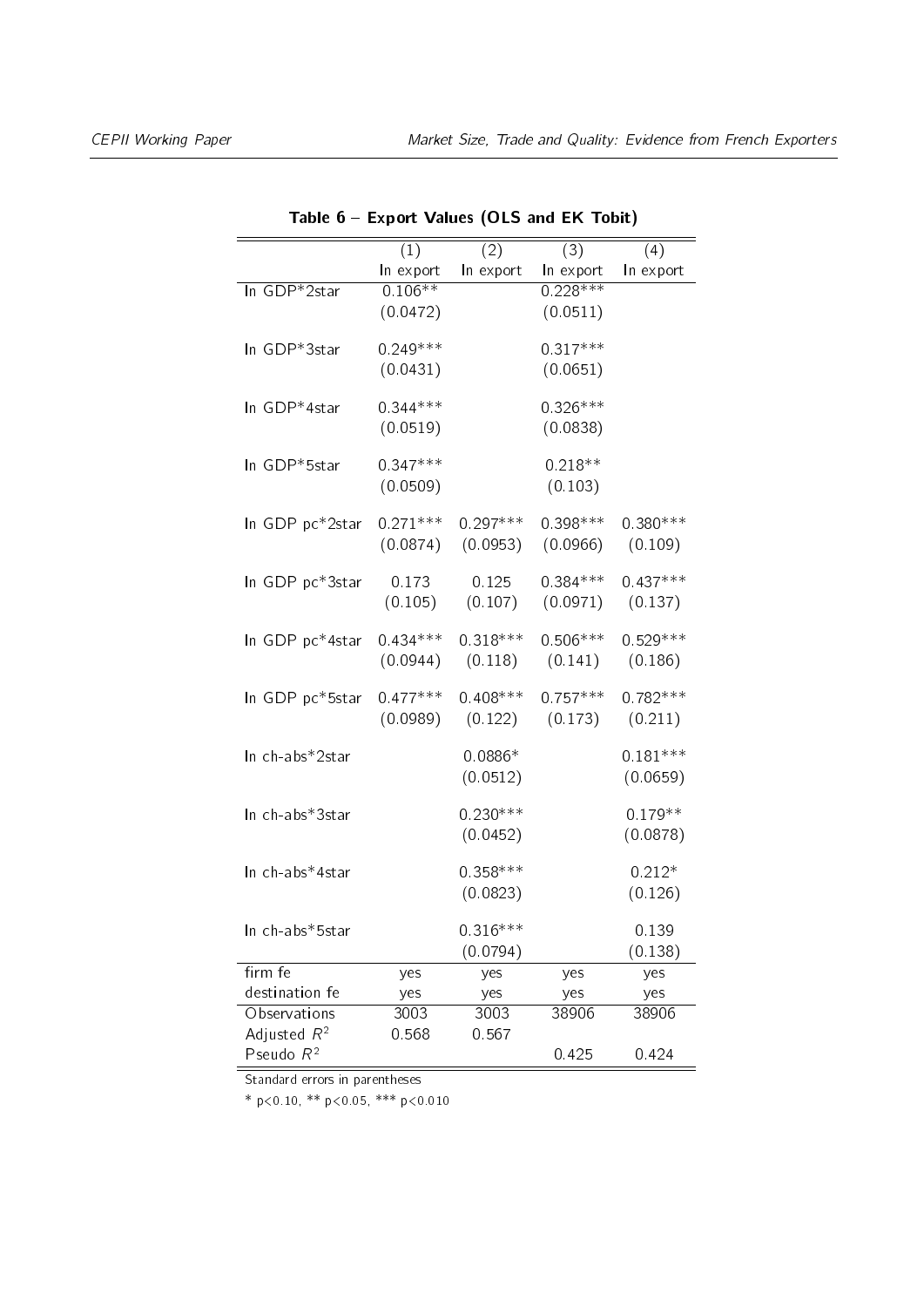|                          | (1)        | (2)                   | (3)                   | (4)        | (5)         |
|--------------------------|------------|-----------------------|-----------------------|------------|-------------|
|                          | log qty    | log qty               | log qty               | log qty    | log qty     |
| In GDP*quality           | $0.281***$ | $0.212***$            | $0.240***$            |            |             |
|                          |            | $(0.0598)$ $(0.0676)$ | (0.0639)              |            |             |
|                          |            |                       |                       |            |             |
| In ch-absorption*quality |            |                       |                       | $0.173**$  | $0.123**$   |
|                          |            |                       |                       | (0.0873)   | (0.0611)    |
| In GDP dest              |            | $0.907***$            | $0.816***$            |            |             |
|                          |            |                       | $(0.0612)$ $(0.0594)$ |            |             |
|                          |            |                       |                       |            |             |
| In ch-absorption         |            |                       |                       |            | $1.174***$  |
|                          |            |                       |                       |            | (0.0570)    |
|                          |            |                       |                       |            |             |
| In GDP pc*quality        | $0.490***$ | $0.481***$            | $0.497***$            | $0.523***$ | $0.515***$  |
|                          |            | $(0.106)$ $(0.106)$   | $(0.0995)$ $(0.139)$  |            | (0.104)     |
| In GDP pc dest           |            | $0.514***$            | $0.630***$            |            | $-0.388***$ |
|                          |            | (0.0985)              | (0.0958)              |            | (0.0995)    |
|                          |            |                       |                       |            |             |
| In fsp                   |            | $0.785***$            | $-0.105$              |            |             |
|                          |            | (0.0416)              | (0.0661)              |            |             |
| In distance              |            |                       | $-1.057***$           |            | $-0.617***$ |
|                          |            |                       |                       |            |             |
|                          |            |                       | (0.110)               |            | (0.0845)    |
| firm fe                  | yes        | yes                   | yes                   | yes        | yes         |
| destination fe           | yes        | no                    | no                    | yes        | no          |
| gravity vars             | no         | no                    | yes                   | no         | yes         |
| Observations             | 38906      | 38338                 | 38338                 | 38906      | 38906       |
| Pseudo $R^2$             | 0 4 1 8    | 0.340                 | 0 3 6 7               | 0 417      | 0.395       |

### Table 7 - Export Quantities (EK Tobit)

Standard errors in parentheses

\* p<0.10, \*\* p<0.05, \*\*\* p<0.010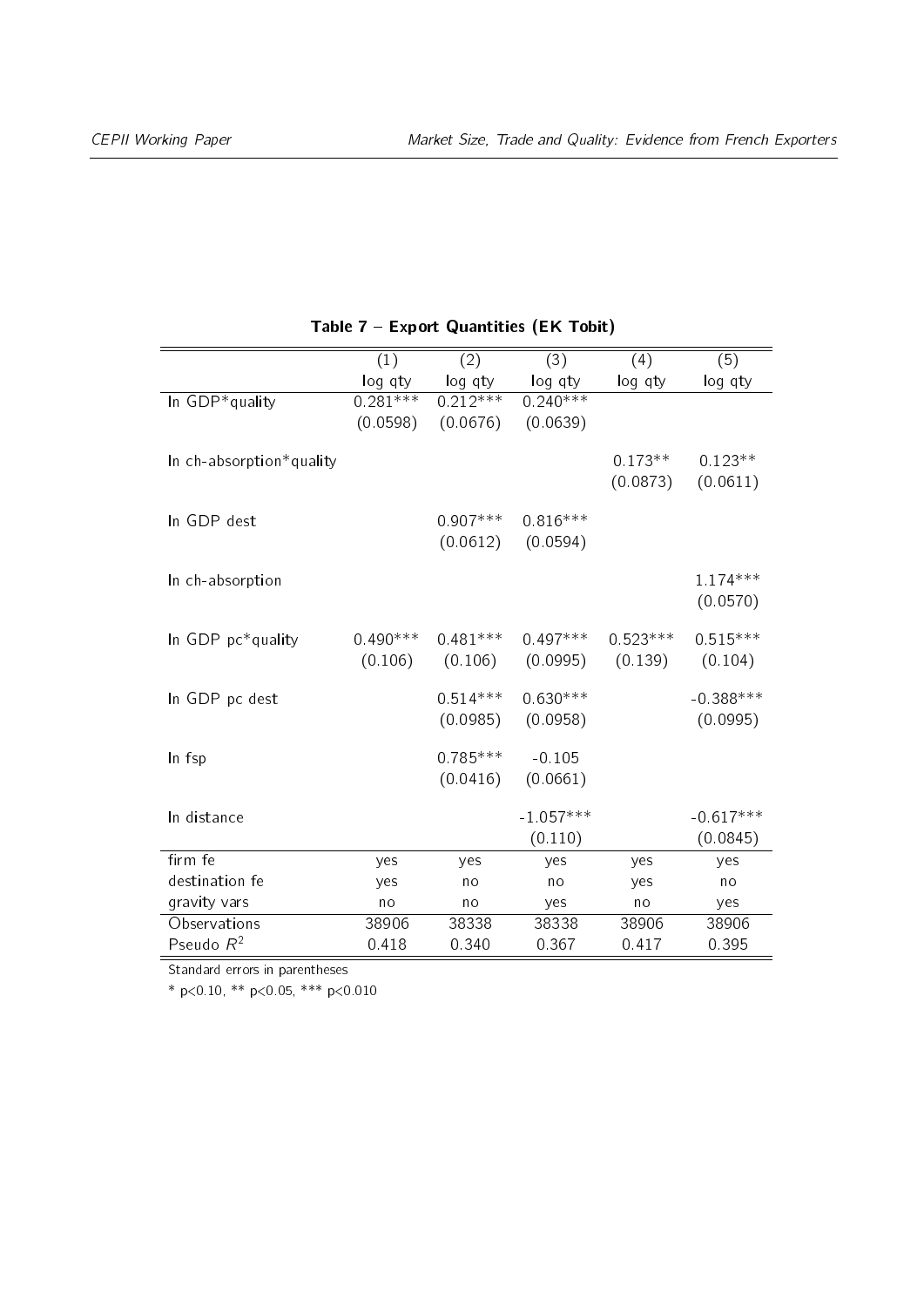<span id="page-25-0"></span>CEPII Working Paper Market Size, Trade and Quality: Evidence from French Exporters

| $\%$ ile | price disc  | mkt share  | interaction |
|----------|-------------|------------|-------------|
| 5        | $-12.93024$ | $-1908474$ | $-14.90586$ |
| 10       | -7 38087    | $-7414563$ | $-9619112$  |
| 25       | $-1.364731$ | $-0645392$ | $-2.223278$ |
| 50       | 1.651816    | 1916454    | $-7016925$  |
| 75       | 3.131027    | .5206336   | 2.165871    |
| 90       | 10.06632    | 1.353846   | 7 67339     |
| 95       | 15 3994     | 3 647792   | 12.44544    |

Table 8 - Price Decomposition

$$
\bar{p}_d - \bar{p} = \underbrace{\sum_{f=1}^N (p_{fd} - \bar{p}_f) \bar{w}_f}_{price\,discrimination} + \underbrace{\sum_{f=1}^N (w_{fd} - \bar{w}_f) \bar{p}_f}_{industry\,composition} + \underbrace{\sum_{f=1}^N (p_{fd} - \bar{p}_f) (w_{fd} - \bar{w}_f)}_{interaction\,term}.
$$

where  $p_{fd}$  is the price charged by firm  $f$  in destination  $d$ ;  $w_{fd}$  is firm  $f's$  quantity market share in destination  $d$  :  $w_{fd}=\frac{q_{fd}}{\sum_{f=1}^N q_{fd}}$ ; and  $\bar{w}_f$  is "firm  $f$ 's average quantity market share in the world market":  $\bar{w}_f = \frac{\sum_{d=1}^{D}}{\sum_{i=1}^{D}}$ P  $\frac{\sum_{d=1}^Uq_{fd}}{d=1}\frac{q_{fd}}{\sum_{f=1}^Kq_{fd}}$  (Harrigan et al, 2012, p.4). Table [8](#page-25-0) summarizes the components at various percentiles of the distribution. These patterns are consistent with other studies which present evidence of substantial within-firm price variation across export destinations, including Harrigan, Ma and Shlychkov (2012) (Fontagné et al, 2009; Görg et al, 2010; di Comite, Thisse and Vandenbussche, 2011; Manova and Zhang, 2012; Martin, 2012). This is unsurprising in light of the fact that markets are still highly fragmented by fixed and variable trade costs.

**Prices and Market Size** I subsequently estimate the differential impact of market size on price (fob unit values), controlling for destination characteristics. A linear projection of fob log champagne export prices of a variety produced by firm  $f$  exported to destination market  $d$  can<br>be written as:<br> $\ln p_{fd}^{COB} = \beta_5 Z_f * \ln L_d + \gamma_5 Z_f * \ln I_d + \theta_d + \theta_f + \mu_{fd}$ be written as:

$$
\ln p_{fd}^{FOB} = \beta_5 Z_f * \ln L_d + \gamma_5 Z_f * \ln l_d + \theta_d + \theta_f + "_{fd}
$$

Parameters and variables are defined as in the export value equations.

Table 9 shows results for the OLS estimations. Columns (1) and (2) control for destination characteristics using gravity variables, while columns  $(3)$  and  $(4)$  use destination fixed effects. The first two columns suggest that market size reduces prices overall, while five star firms compete even harder in larger markets, reducing prices by more than their lower quality competitors. This is in line with toughening competition putting pressure on firms' mark-ups. In addition, in my model mark-ups are increasing in quality/productivity giving high quality firms the opportunity to compete harder by lowering mark-ups relatively more than the other firms.

GDP per capita has a positive impact on prices for all firms in columns  $(1)$  and  $(2)$ , with five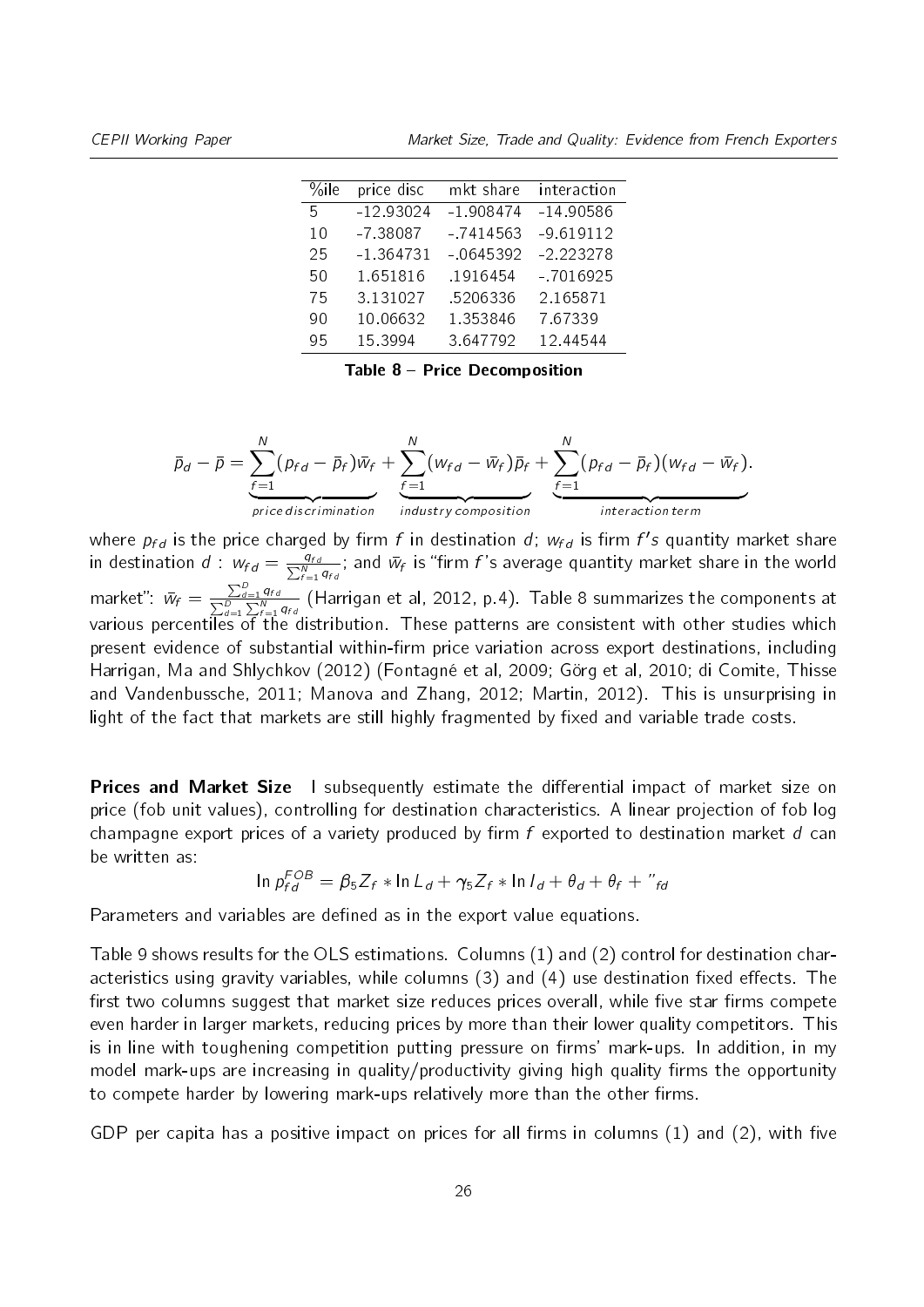star firms charging an additional premium in a richer market. This is consistent with consumers' willingness to pay increasing in income.

While the income effect favouring five star firms disappears in the fixed effects estimations in columns  $(3)$  and  $(4)$ , the market size effect for these firms remains highly significant.

## <span id="page-26-0"></span>5. Conclusion

This paper has presented the most direct test to date of the key welfare mechanism put forward by Melitz and Ottaviano (2008): the best firms benefit disproportionately from an increase in market size. I have tested for this mechanism using product quality as a proxy for productivity showing that high quality firms increase their sales relatively more as market size increases. The analysis was guided by a quality-augmentation of Melitz and Ottaviano (2008). Product quality was captured empirically using a unique dataset containing firm-level quality ratings. The results are in line with the key predictions of the model. I have established that the market size effect is driven by quantity adjustments rather than prices. In the aggregate, this implies a positive contribution to overall welfare. I have also found a strong positive relationship between a proxy for consumer quality preference and demand for quality which is consistent with the theory.

If one were to translate results from the cross-section to a time-series perspective, the data suggest a disproportionate boost to competitiveness in the face of progressing globalization from being a high quality producer. The existence of the market size effect in the data supports the assumption of variable elasticity of demand over CES preferences. This is an important finding given existing insights regarding the sensitivity of welfare results to the exact properties of preference structures.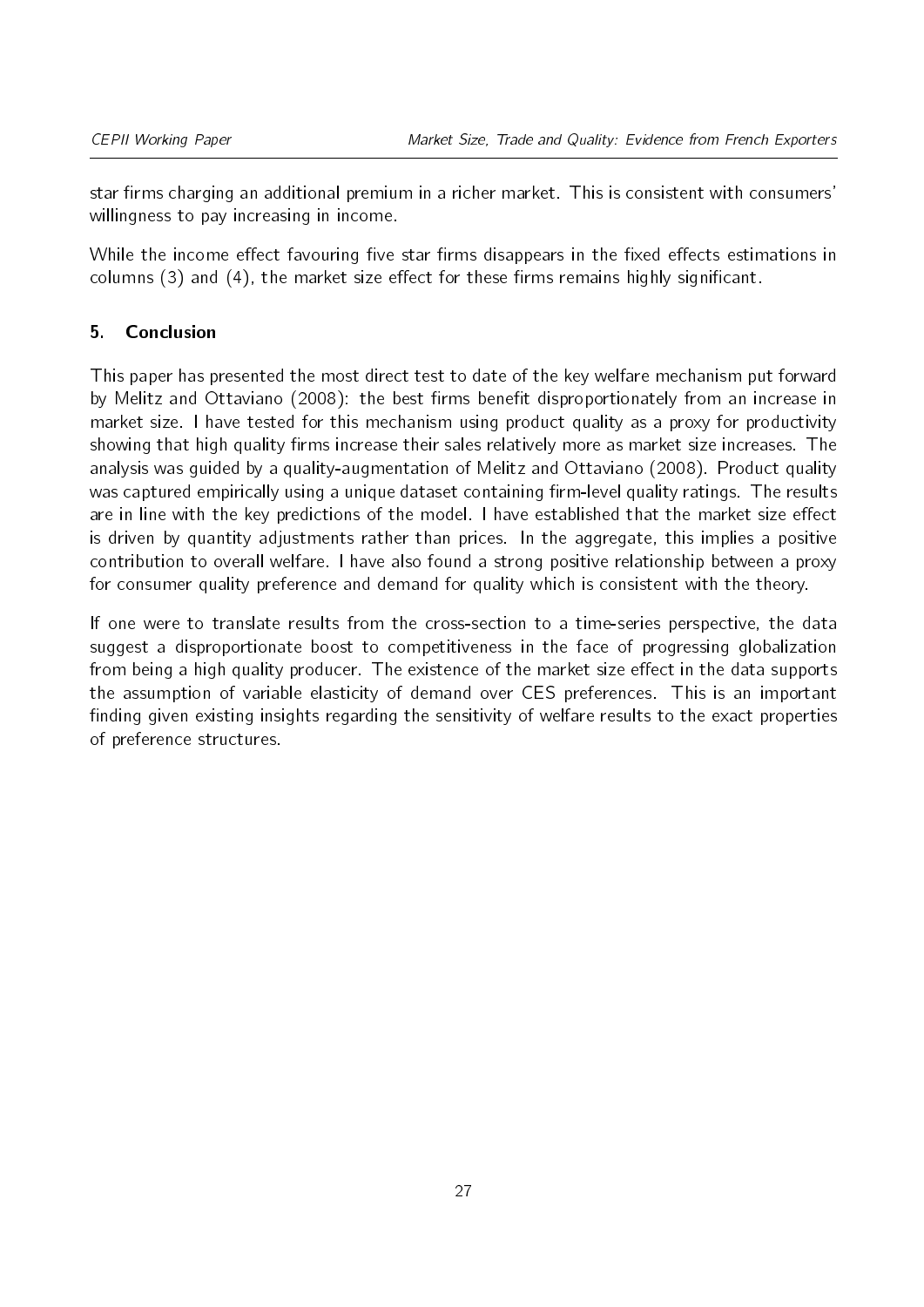|                  |                  | Table 9 – FOB Export Prices (OLS) |                  |             |
|------------------|------------------|-----------------------------------|------------------|-------------|
|                  | $\overline{(1)}$ | $\overline{(2)}$                  | $\overline{(3)}$ | (4)         |
|                  | In price         | In price                          | In price         | In price    |
| In GDP dest      | 0.00454          |                                   |                  |             |
|                  | (0.00938)        |                                   |                  |             |
| In GDP*2star     | 0.00506          |                                   | 0.00201          |             |
|                  | (0.00843)        |                                   | (0.00706)        |             |
|                  |                  |                                   |                  |             |
| In GDP*3star     | 0.00156          |                                   | 0.000577         |             |
|                  | (0.0111)         |                                   | (0.00923)        |             |
| In GDP*4star     | $-0.00438$       |                                   | $-0.00440$       |             |
|                  | (0.00950)        |                                   | (0.00855)        |             |
|                  |                  |                                   |                  |             |
| In GDP*5star     | $-0.0371**$      |                                   | $-0.0363***$     |             |
|                  | (0.0148)         |                                   | (0.0133)         |             |
| In GDP pc dest   | $0.0260*$        | $0.0538***$                       |                  |             |
|                  | (0.0145)         | (0.0150)                          |                  |             |
|                  |                  |                                   |                  |             |
| In GDP pc*2star  | $-0.0137$        | $-0.0176$                         | $-0.0213$        | $-0.0276$   |
|                  | (0.0187)         | (0.0196)                          | (0.0189)         | (0.0189)    |
|                  |                  |                                   |                  |             |
| In GDP pc*3star  | $-0.0169$        | $-0.0196$                         | $-0.0265$        | $-0.0280$   |
|                  | (0.0226)         | (0.0222)                          | (0.0207)         | (0.0210)    |
| In GDP pc*4star  | $-0.000885$      | $-0.00999$                        | $-0.0229$        | $-0.0248$   |
|                  | (0.0146)         | (0.0171)                          | (0.0157)         | (0.0186)    |
|                  |                  |                                   |                  |             |
| In GDP pc*5star  | $0.0539*$        | $0.0696**$                        | 0.0170           | 0.0212      |
|                  | (0.0278)         | (0.0332)                          | (0.0247)         | (0.0295)    |
| In ch-absorption |                  | $-0.0139**$                       |                  |             |
|                  |                  | (0.00642)                         |                  |             |
|                  |                  |                                   |                  |             |
| In ch-abs*2star  |                  | 0.00379                           |                  | 0.00429     |
|                  |                  | (0.00837)                         |                  | (0.00892)   |
| In ch-abs*3star  |                  | 0.00107                           |                  | $-0.000710$ |
|                  |                  | (0.00915)                         |                  | (0.00990)   |
|                  |                  |                                   |                  |             |
| In ch-abs*4star  |                  | 0.000288                          |                  | $-0.00310$  |
|                  |                  | (0.00972)                         |                  | (0.0110)    |
| In ch-abs*5star  |                  | $-0.0424***$                      |                  | $-0.0289*$  |
|                  |                  | (0.0160)                          |                  | (0.0147)    |
| firm fe          | yes              | yes                               | yes              | yes         |
| destination fe   | no               | no                                | yes              | yes         |
| Observations     | 2881             | 2881                              | 3003             | 3003        |
| Adjusted $R^2$   | 0.019            | 0.028                             | 0.121            | 0.118       |

Table 9 FOB Export Prices (OLS)

Standard errors in parentheses

\* p<0.10, \*\* p<0.05, \*\*\* p<0.010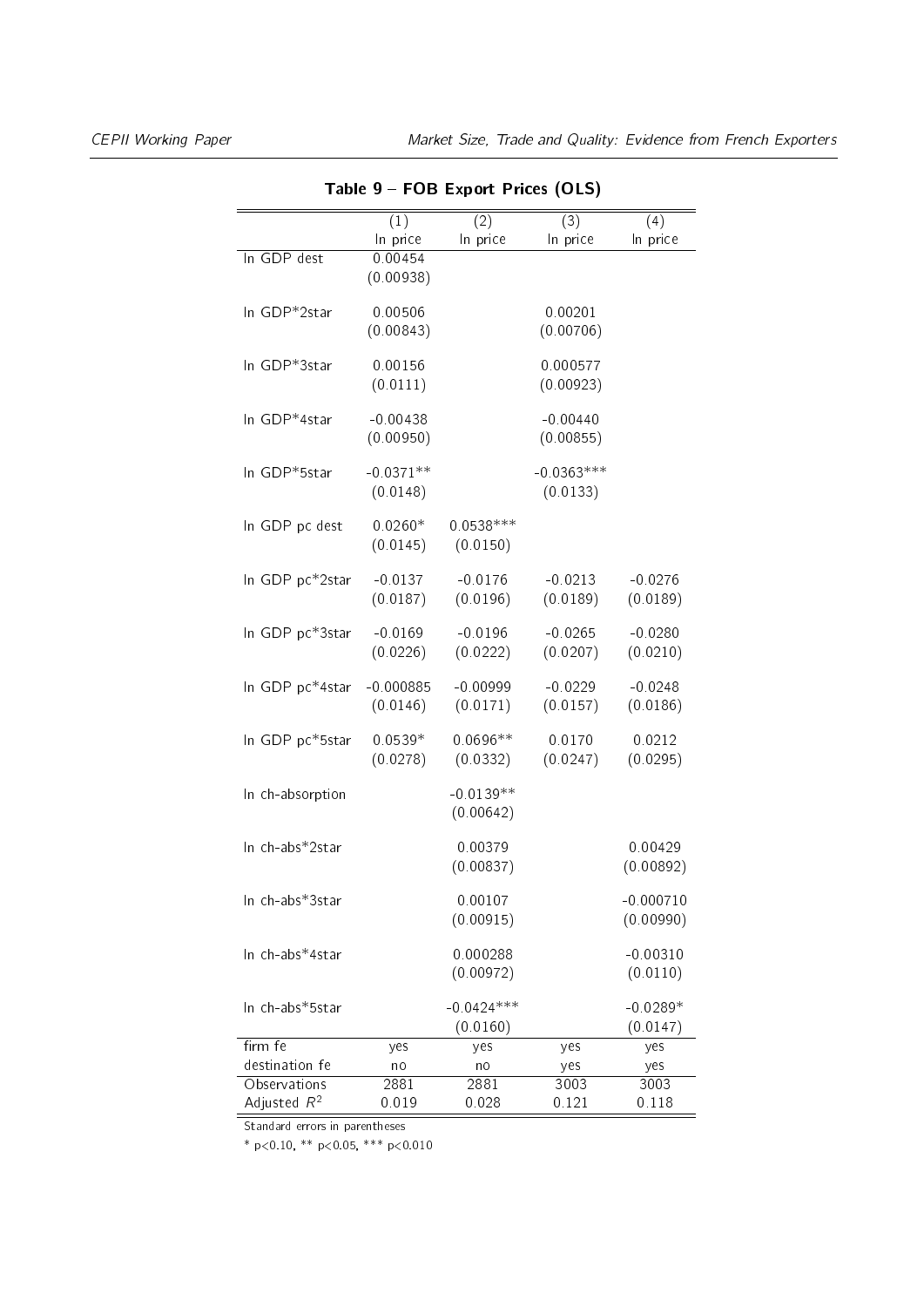#### References

- Ackerberg, Daniel, Kevin Caves and Garth Frazer (2006), "Structural identification of production functions," MPRA Paper 38349, University Library of Munich, Germany.
- Ai, Chunrong and Edward C. Norton (2003) "Interaction terms in logit and probit models," Economics Letters, Elsevier, vol. 80(1), 123-129, July.
- Anderson, James (1979), "A Theoretical Foundation for the Gravity Equation", American Economic Review, 1979, vol. 69, issue 1, pages 106-116
- Antoniades, Alexis (2015), "Heterogeneous Firms, Quality and Trade", Journal of International Economics, Volume 95, Issue 2, 263-273
- Baldwin, Richard and James Harrigan (2011), "Zeroes, Quality and Space: Trade Theory and Trade Evidence", American Economic Journal: Microeconomics, 3(2): 60-88
- Baller, Silja (2012), "Does Product Quality Matter for Gains from Trade?", CESifo Conference Paper, CESifo Munich
- Baller, Silja (2013), "Product Quality, Market Size and Welfare: Theory and Evidence from French Exporters", Job Market Paper, Department of Economics, University of Oxford
- Baller, Silja (2014), "Essays on Product Quality, International Trade and Welfare", DPhil Thesis, University of Oxford
- Bastos, P. and J. Silva (2010). "The quality of a firm's exports: Where you export to matters", Journal of International Economics 82(2), 99  $-$  111.
- Behrens, Kristian, Gilles Duranton and Frédéric Robert-Nicoud (2014), "Productive Cities: Sorting, Selection, and Agglomeration", Journal of Political Economy, vol. 122(3), pages 507-553
- Bellone, Flora, Patrick Musso, Lionel Nesta, Frédéric Warzynski (2014), "International Trade and Firm-Level Mark-Ups when Quality Matters", Journal of Economic Geography, p.1-25
- Besedes, Tibor and Thomas J.Prusa (2011), "The role of extensive and intensive margins and export growth", Journal of Development Economics, Volume 96, Issue 2, November 2011, Pages 371-379
- Campbell, Jeffrey R. and Hugo Hopenhayn (2005), "Market Size Matters," Journal of Industrial Economics, vol. 53(1), 1-25
- Chen, Natalie and Luciana Juvenal (2013), "Quality, Trade, and Exchange Rate Pass-Through", CEPR Discussion Paper 9744
- Combes, Pierre-Philippe, Gilles Duranton, Laurent Gobillon, Diego Puga, Sébastien Roux (2012), The Productivity Advantages of Large Cities: Distinguishing Agglomeration from Selection". Econometrica, Vol 80, issue 6, p.2543-2594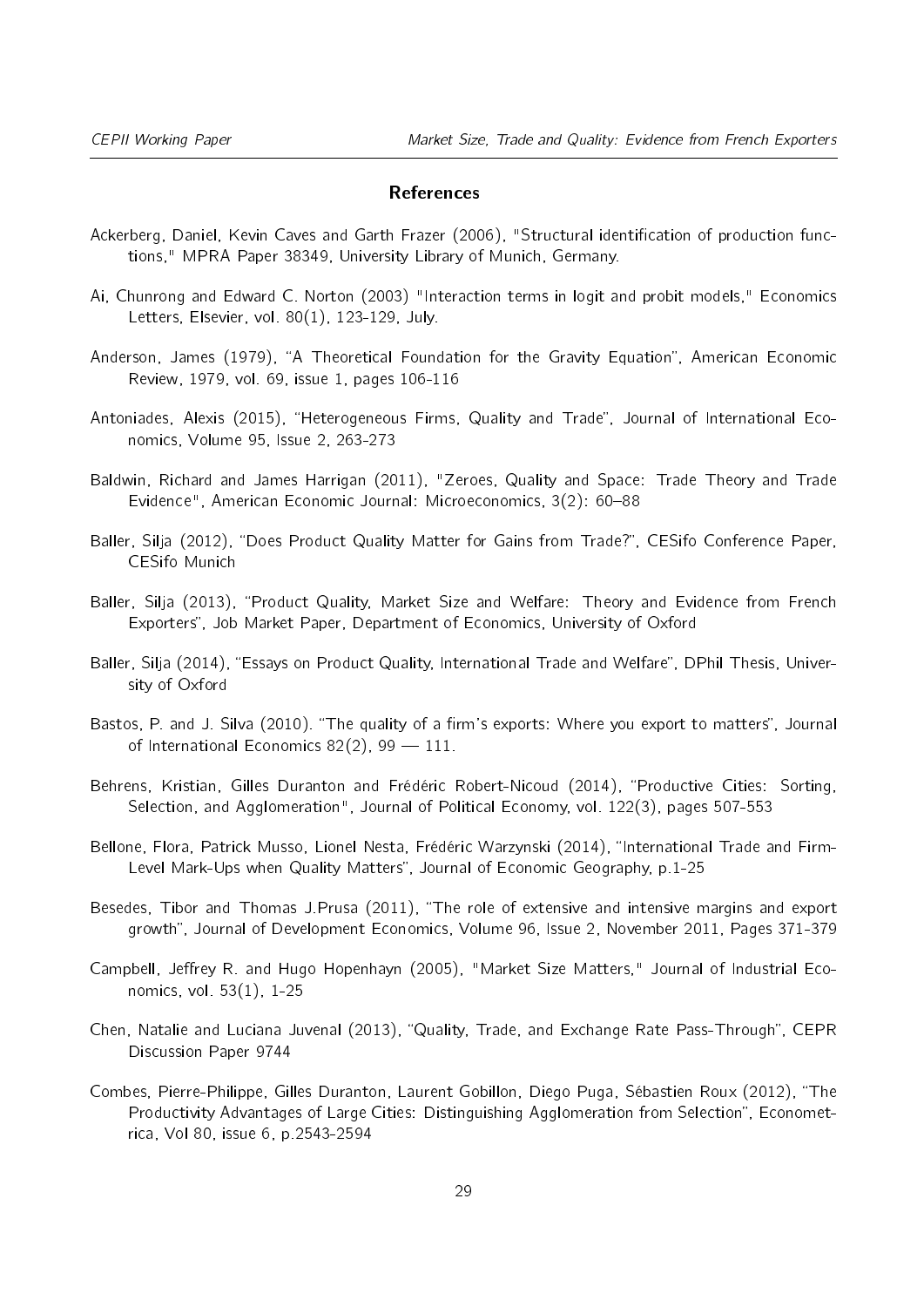- Crozet, Matthieu, Keith Head and Thierry Mayer (2009), "Quality-Sorting and Trade: Firm-level Evidence for French Wine", CEPR Discussion Paper, No.7295
- Crozet, Matthieu, Keith Head and Thierry Mayer (2012), "Quality-Sorting and Trade: Firm-level Evidence for French Wine", Review of Economic Studies 79(2), 609-644
- di Comite, Francesco, Jacques-Francois Thisse and Hylke Vandenbussche (2011), "Vertizontal Differentiation in Monopolistic Competition", IRES Discussion Paper 2011-46, Université Catholique du Louvain
- Dixit, Avinash and Joseph Stiglitz (1977), "Monopolistic Competition and Optimum Product Diversity", American Economic Review, 67(3), 297-308
- Eaton, Jonathan and Samuel Kortum (2001), "Trade in Capital Goods", European Economic Review, 45, 1195-1235.
- Eaton, Jonathan, Samuel Kortum and Francis Kramarz (2004), "Dissecting Trade: Firms, Industries and Export Destinations", American Economic Review, Vol. 94(2), pp. 150-154
- Eckel, Carsten and J.Peter Neary (2010), "Multi-Product Firms and Flexible Manufacturing in the Global Economy", Review of Economic Studies (2010) 77, 188-217
- Eckel, Carsten, Leonardo Iacovone, Beata S.Javorcik and J.Peter Neary (2015), "Multi-Product Firms at Home and Away: Cost- vs Quality-based Competence", Journal of International Economics, p.216-232
- Fajgelbaum, Pablo, Gene M. Grossman, Elhanan Helpman (2011), "Income Distribution, Product Quality, and International Trade", Journal of Political Economy, Vol. 119, No. 4, pp. 721-765
- Fieler, Ana Cecilia (2011), "Nonhomotheticity and Bilateral Trade: Evidence and a Quantitative Explanation", Econometrica, Vol.79, No.4, 1069-1101
- Fontagné, Lionel, Thierry Mayer and Gianmarco Ottaviano (2009), "Of markets, products and prices: The effects of the Euro on European Firms", Bruegel Blueprint 8
- Foster, L., J. Haltiwanger, and Chad Syverson (2008): "Reallocation, firm turnover, and efficiency: Selection on productivity or profitability?" American Economic Review, 98, 394-425.
- Görg, H., L. Halpern, and B. Murakozy (2010). "Why Do within Firm-Product Export Prices Differ Across Markets?", CEPR Working Paper 7708
- Greene, William (2002), "The Bias of the Fixed Effects Estimator in Non-Linear Models", NYU mimeo
- Hallak, Juan Carlos (2006), "Product Quality and the Direction of Trade", Journal of International Economics 68, 238-265
- Harrigan, James, Xiangjun Ma, Victor Shlychkov (2012), "Export Prices of US firms", mimeo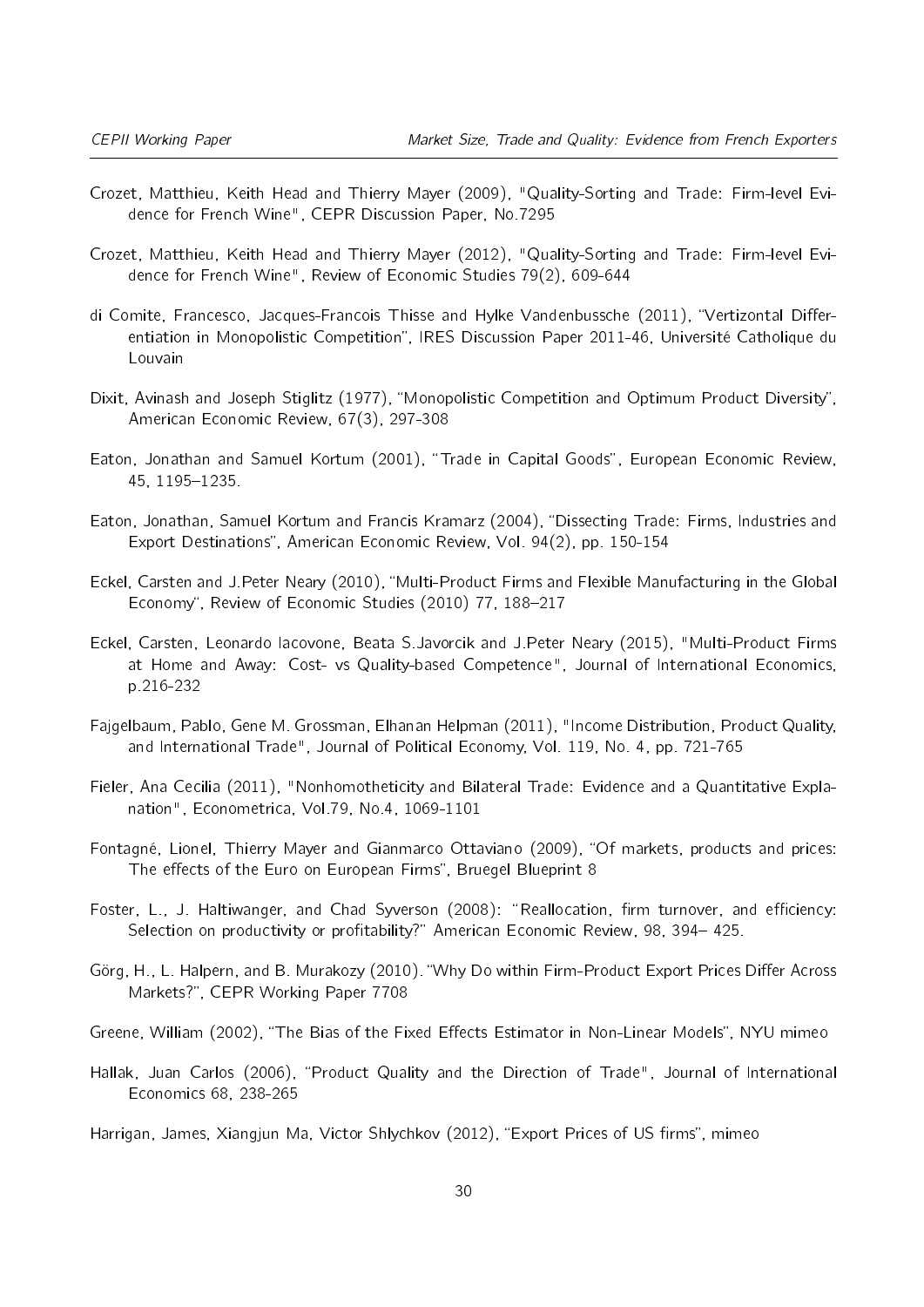- Head, Keith and Thierry Mayer (2014), "Gravity Equations: Workhorse, Toolkit and Cookbook", paper to appear in the Handbook of International Economics Vol. 4, eds. Gopinath, Helpman, and Rogoff, Elsevier
- Helpman, Elhanan, Marc Melitz and Yona Rubinstein (2008), "Estimating Trade Flows: Trading Partners and Trading Volumes", The Quarterly Journal of Economics, vol. 123(2), 441-487
- Colin Hottman, Stephen Redding and David Weinstein (2014), What is 'Firm Heterogeneity' in Trade Models? The Role of Quality, Scope, Mark-Ups and Cost", NBER Working Paper 20436
- Iacovone, Leonardo and Beata S. Javorcik (2010), Multi-product Exporters: Product Churning, Uncertainty and Export Discoveries", Economic Journal, 120 (May), 481-499
- Iacovone, Leonardo and Beata S. Javorcik (2012), "Getting Ready: Preparation for Exporting", CEPR Discussion Paper No. 8926
- Iacovone, Leonardo, Ferdinand Rauch and L. Alan Winters (2013), "Trade as an Engine of Creative Destruction: Mexican Experience with Chinese Competition", Journal of International Economics, vol. 89(2), 379-392
- Juhlin, Richard (2008), Champagne Guide (Richard Juhlin Publishing AB)
- Kee, H. L. and Krishna, K. (2008), "Firm-level heterogeneous productivity and demand shocks: Evidence from Bangladesh", American Economic Review 98: 457-62.
- Khandelwal, Amit (2010), "The Long and Short (of) Quality Ladders", Review of Economic Studies, 77, 1450-1476
- Kneller, Richard and Zhihong Yu (2008), "Quality Selection, Chinese Exports and Theories of Heterogeneous Firm Trade", research paper 2008/44, University of Nottingham
- Krugman, Paul (1979), "Increasing Returns, Monopolistic Competition and Trade", Journal of International Economics, November 1979, 9, 469-479
- Levinsohn, J. and Petrin, A. (2003) "Estimating Production Functions Using Inputs to Control for Unobservables", Review of Economic Studies, 317-342
- Manova, Kalina and Zhiwei Zhang (2012), "Export Prices Across Firms and Destinations", The Quarterly Journal of Economics, Volume 127 (1), 379-436
- Martin, Julien (2012), "Markups, Quality and Transport Costs", European Economic Review, 56(4), 777-791
- Mayer, Thierry, Marc Melitz and Gianmarco Ottaviano (2014), "Market Size, Competition, and the Product Mix of Exporters", American Economic Review 104(2)
- Melitz, Marc J. (2003), "The Impact of Trade on Intra-Industry Reallocations and Aggregate Industry Productivity", Econometrica, Vol.71(6), 1695-1725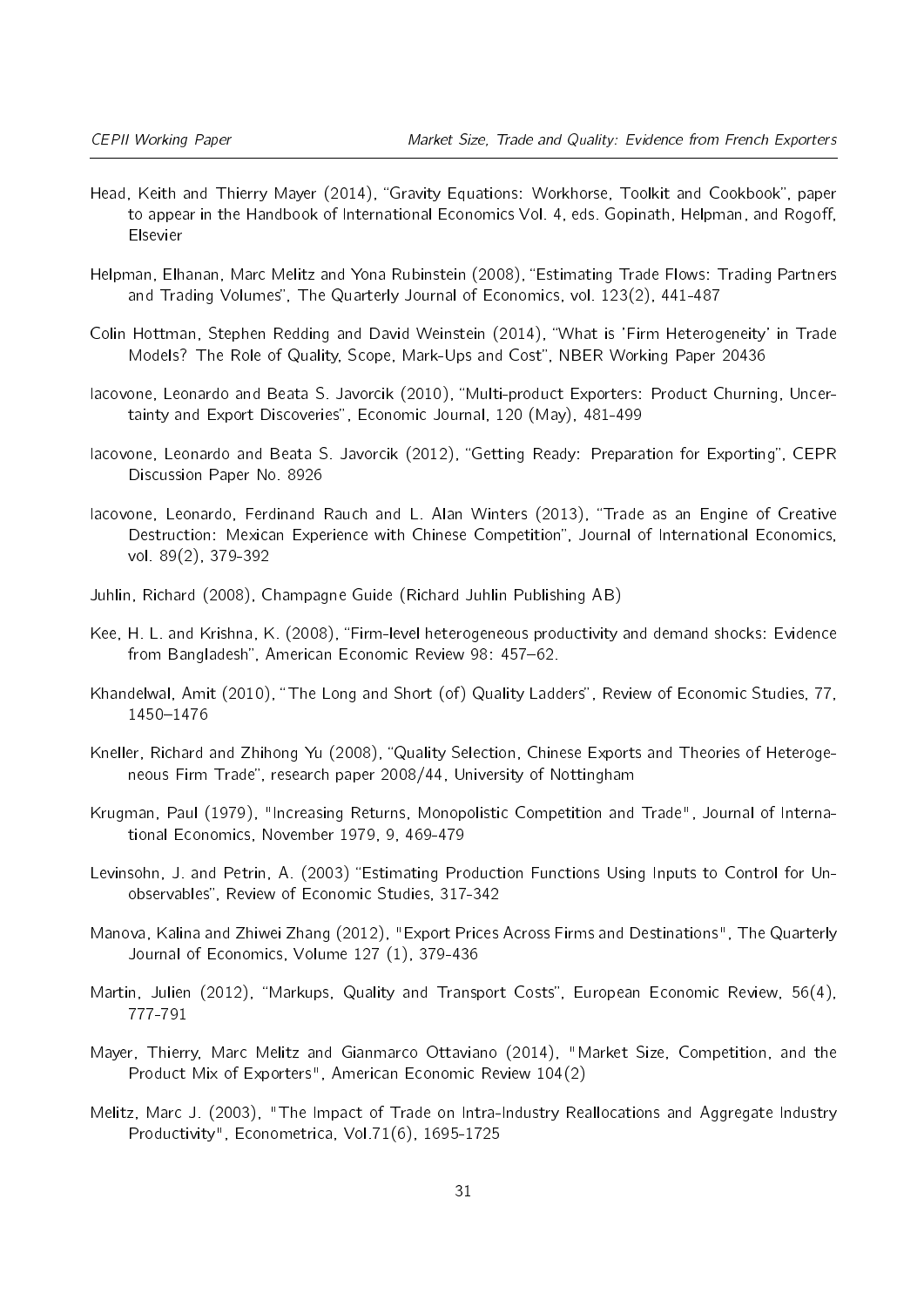- Melitz, Marc and Gianmarco Ottaviano (2008), "Market Size, Trade and Productivity", Review of Economic Studies 75, 295-316
- Merton, Robert K. (1968), "The Matthew Effect in Science". Science 159 (3810), 56-63.
- Milgrom, P., J. Roberts (1990), The Economics of Modern Manufacturing: Technology, Strategy, and Organization", American Economic Review 80(3), 511-528.
- Mrázová, Monika and J.Peter Neary (2011), "Selection Effects with Heterogeneous Firms", University of Oxford, Discussion Paper Series No.588
- Mrázová, Monika and J.Peter Neary (2013), "Not so Demanding: Preference Structure, Firm Behaviour and Welfare", University of Oxford, Department of Economics Discussion Paper Series 691
- Neary, J. Peter (2010) "Two-And-A-Half-Theories of Trade", The World Economy, Vol.33(1)
- Norton, Edward C., Hua Wang and Chunrong Ai (2004) "Computing interaction effects and standard errors in logit and probit models", Stata Journal, StataCorp LP, vol. 4(2), 154-167, June.
- Olley, S. and Pakes, A.(1996), The Dynamics of Productivity in the Telecommunications Equip- ment Industry", Econometrica 64, 1263-1295
- Parenti, Mathieu (2012), "International Trade: David and Goliath", mimeo
- Parenti, Mathieu, Philip Ushchev and Jacques-Francois Thisse (2014), "Toward a Theory of Monopolistic Competition", CEPR Discussion Paper 10014
- Redding, Stephen J. and Anthony J. Venables (2004) "Economic Geography and International Inequality." Journal of International Economics 62 (1): 53-82.
- Schott, Peter K. (2004), "Across-Product vs Within-Product Specialization in International Trade", Quarterly Journal of Economics, Vol.119(2), 647-687
- Sutton, John (2012), "Competing in Capabilities", Clarendon Lectures, Oxford University Press
- Syverson, Chad (2004), "Market Structure and Productivity: A Concrete Example", Journal of Political Economy, 112, 1181-1222
- Syverson, Chad (2007), "Prices, Spatial Competition, and Heterogeneous Producers: An Empirical Test", The Journal of Industrial Economics, Vol. LV NO.2, 197-222
- Tinbergen, Jan (1962), "An Analysis of World Trade Flows," in Shaping the World Economy, edited by Jan Tinbergen. New York, NY: Twentieth Century Fund.
- Topkis, D.M. (1978), "Minimizing a Supermodular Function on a Lattice", Operations Research 26, 305-321.
- Verhoogen, Eric (2008), Trade, Quality Upgrading and Wage Inequality in the Mexican Manufacturing Sector", Quarterly Journal of Economics, vol. 123, no. 2, 489-530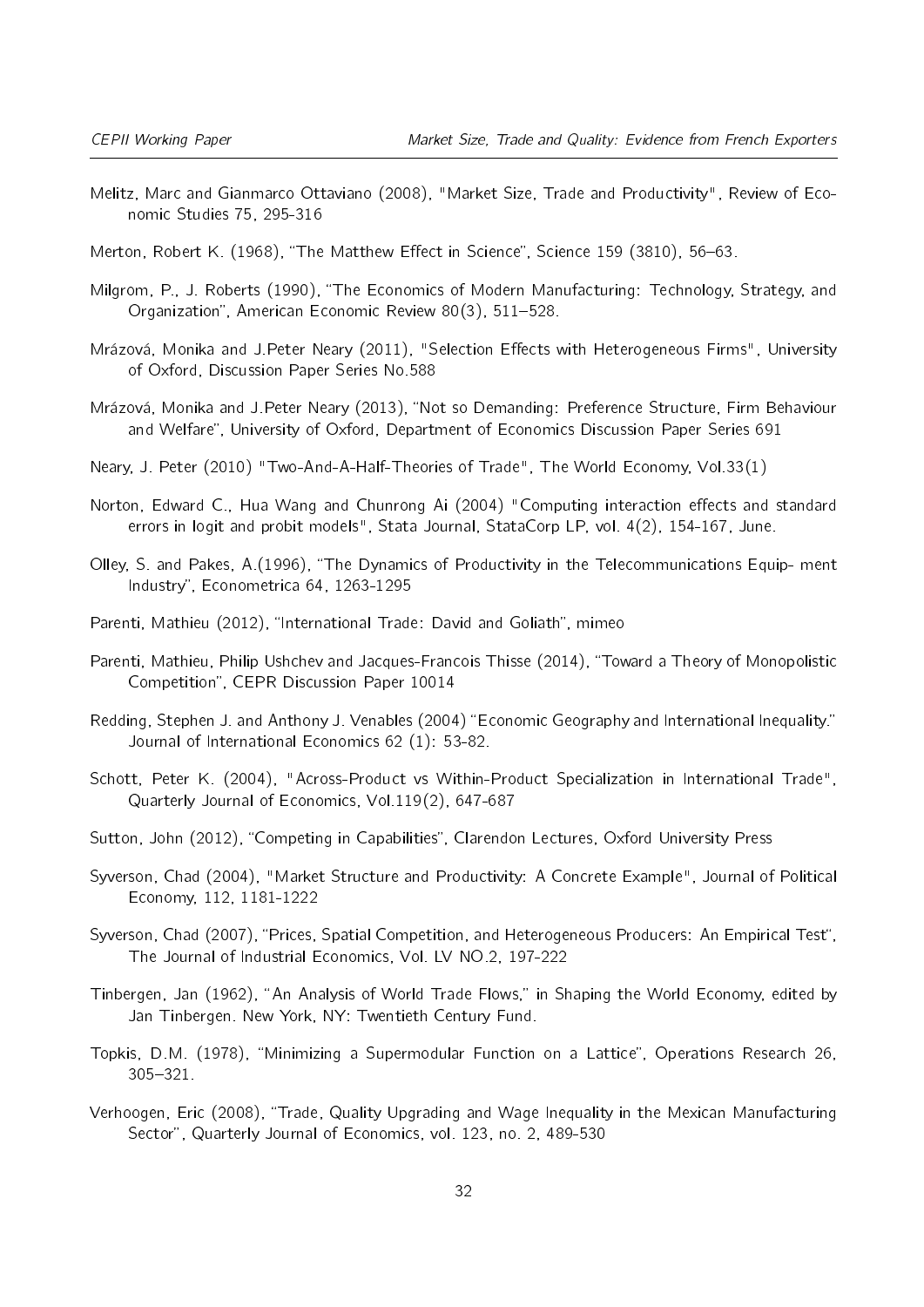Wooldridge (2002), "Econometric Analysis of Cross-Section and Panel Data", MIT Press

#### 6. Appendix

#### 6.1. Theory

**6.1.1.** Submodularity of closed economy revenues wrt cost and market size  
\n
$$
r = \frac{\varepsilon_{\lambda}^{2}L}{4b(1-e)}(c_{D}-c)^{2} + \frac{\varepsilon_{\lambda}L}{2b(1-e)}(c_{D}-c)c
$$
\n
$$
\frac{\partial r}{\partial c} = -\frac{\varepsilon_{\lambda}L}{2b(1-e)}[B\lambda(c_{D}-c)+c]
$$
\n
$$
\frac{\partial r^{2}}{\partial c\partial L} = -\frac{\varepsilon_{\lambda}L}{2b(1-e)}\left[\frac{B\lambda\varepsilon_{\lambda}}{L}\left(\frac{n+1}{n+2}c_{D}-c\right)\right] + [B\lambda(c_{D}-c)+c]\left[-\frac{\varepsilon_{\lambda}}{2b(1-e)} - \frac{\varepsilon_{\lambda}}{2b(1-e)}\frac{\beta BL}{2-\beta BL}\right]
$$
\n
$$
= -\frac{\varepsilon_{\lambda}}{2b(1-e)}\left[\frac{B\lambda\varepsilon_{\lambda}}{L}\left(\frac{n+1}{n+2}c_{D}-c\right) + [B\lambda(c_{D}-c)+c](1+B\lambda)\right]
$$
\n
$$
= -\frac{\varepsilon_{\lambda}^{2}}{2b(1-e)}\left[\frac{B\lambda}{L}\left(\frac{n+1}{n+2}c_{D}-c\right) + B\lambda(c_{D}-c)+c\right]
$$

Analogous to the closed economy case, we can show:

**6.1.2. Submodularity of open economy revenues wrt cost and market size**  
Analogous to the closed economy case, we can show:  

$$
r_X^{lh} = \frac{L^h \varepsilon_\lambda^h}{2b(1-e)} \left( c_D^h - \tau^{lh} c \right) \left[ \frac{\varepsilon_\lambda^h}{2} \left( c_D^h - \tau^{lh} c \right) + \tau^{lh} c \right],
$$

$$
\frac{\partial r_X^{lh}}{\partial c} = -\frac{\varepsilon_\lambda^h L^h}{2b(1-e)} \left[ \lambda^h B^h (c_D^h - \tau^{lh} c) + \tau^{lh} c \right]
$$

where  $c_D^h = \left[\frac{b(1-e)\phi}{(1+\rho)\varepsilon_2^h L}\right]$  $\overline{(1+\rho)\epsilon_{\lambda}^h L^h}$ and  $\varepsilon_{\lambda}^{h} = 1 + B^{h} \lambda_{X}^{h} = 1 + B^{h} \frac{\beta^{h} L^{h}}{2 - (B^{h})^2 h!}$  $rac{B''L''}{2-(\beta^h)^2b(1-e)L^h}$ . Then:

$$
= \left[\frac{b(1-e)\phi}{(1+\rho)\varepsilon_{\lambda}^{h}L^{h}}\right] \text{ and } \varepsilon_{\lambda}^{h} = 1 + B^{h}\lambda_{X}^{h} = 1 + B^{h}\frac{\beta^{h}L^{h}}{2-(\beta^{h})^{2}b(1-e)L^{h}}. \text{ Then:}
$$
  

$$
\frac{\partial (r_{X}^{lh})^{2}}{\partial c\partial L^{h}} = -\frac{(\varepsilon_{\lambda}^{h})^{2}}{2b(1-e)}\left[\frac{B^{h}\lambda_{X}^{h}}{L^{h}}\left(\frac{n+1}{n+2}c_{D}^{h} - \tau^{lh}c\right) + B^{h}\lambda_{X}^{h}(c_{D}^{h} - \tau^{lh}c) + \tau^{lh}c\right].
$$

A sufficient condition for submodularity,

$$
\frac{\partial (r_X^{lh})^2}{\partial c \partial L^h} < 0,
$$

is  $\tau^{lh} c < \frac{n+1}{n+2} c_D^h$ .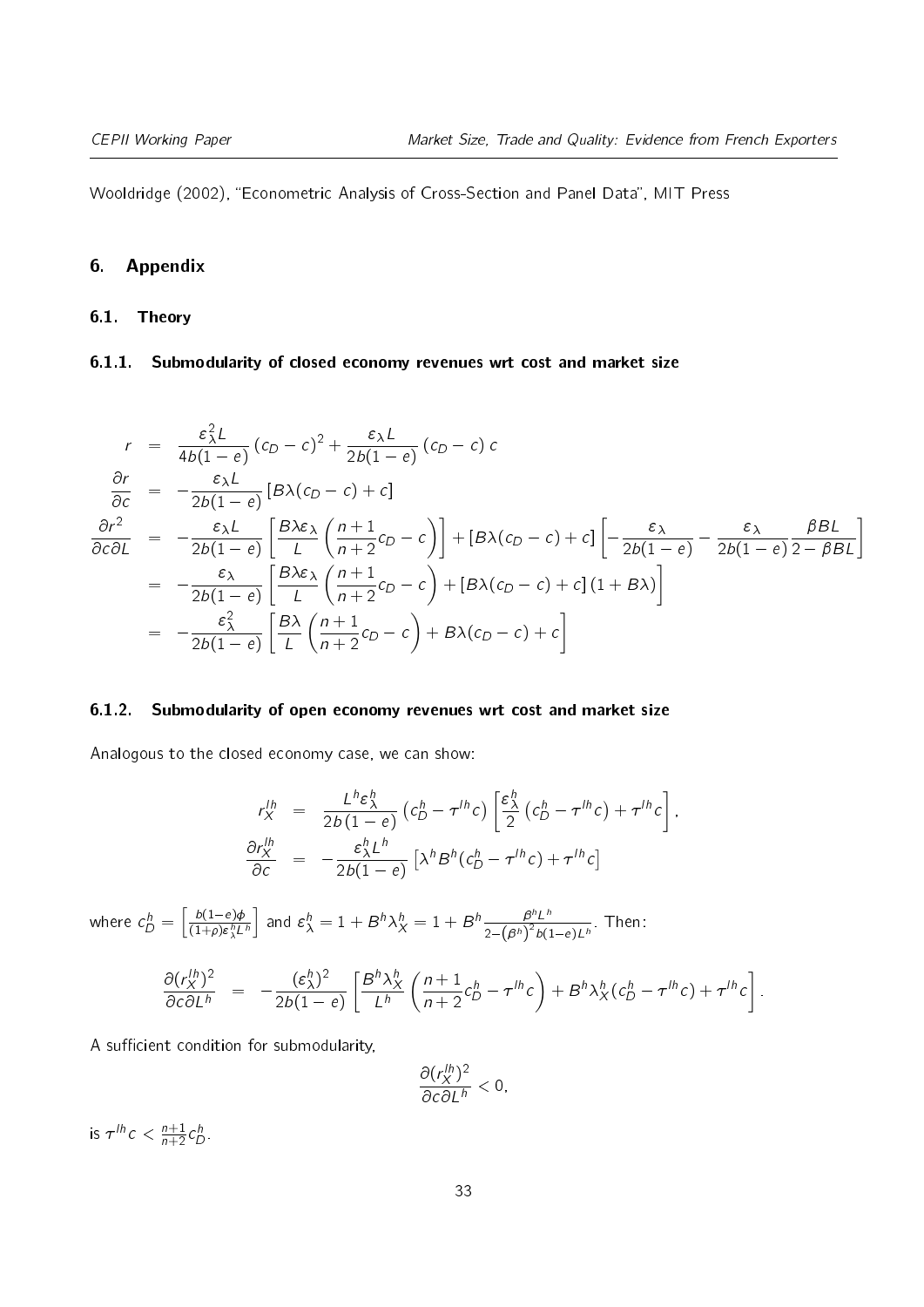#### 6.1.3. Submodularity of open economy revenues wrt cost and quality preference

**6.1.3.** Submodularity of open economy revenues wrt cost and quality preference  
\n
$$
\frac{\partial r_X^{lh}}{\partial c} = -\frac{\varepsilon_\lambda^h L^h}{2b(1 - e)} \left[ \lambda^h B^h (c_D^h - \tau^{lh} c) + \tau^{lh} c \right]
$$
\n
$$
\frac{\partial (r_X^{lh})^2}{\partial c \partial \beta^h} = -\frac{L^h}{2b(1 - e)} \left[ \lambda^h B^h (c_D^h - \tau^{lh} c) + \tau^{lh} c \right] \frac{\partial \varepsilon_\lambda^h}{\partial \beta^h} - \frac{\varepsilon_\lambda^h L^h}{2b(1 - e)} \frac{\partial \left[ \lambda^h B^h (c_D^h - \tau^{lh} c) + \tau^{lh} c \right]}{\partial \beta^h}
$$
\n
$$
= -\frac{L^h}{2b(1 - e)} \left[ \lambda^h B^h (c_D^h - \tau^{lh} c) + \tau^{lh} c \right] \frac{\partial \varepsilon_\lambda^h}{\partial \beta^h} - \frac{\varepsilon_\lambda^h L^h}{2b(1 - e)} \left[ \frac{\partial (\lambda^h B^h)}{\partial \beta^h} (c_D^h - \tau^{lh} c) + \frac{\partial c_D^h}{\partial \beta^h} \lambda^h B^h \right]
$$
\nDifferentiating the individual parts of the above expression:  
\n
$$
\varepsilon_\lambda^h = 1 + B^h \lambda^h = 1 + \beta^h b(1 - e) \frac{\beta^h L^h}{2(1 - e)}.
$$

Differentiating the individual parts of the above expression:

the individual parts of the above expression:  
\n
$$
\varepsilon_{\lambda}^{h} = 1 + B^{h} \lambda^{h} = 1 + \beta^{h} b (1 - e) \frac{\beta^{h} L^{h}}{2 - (\beta^{h})^{2} b (1 - e) L^{h}}
$$
\n
$$
\frac{\partial \varepsilon_{\lambda}^{h}}{\partial \beta^{h}} = \frac{\partial (\lambda^{h} B^{h})}{\partial \beta^{h}} = \frac{4b (1 - e)}{\beta^{h} L^{h}} (\lambda^{h})^{2} > 0
$$
\n
$$
c_{D}^{h} = \left[ \frac{\phi b (1 - e)}{(1 + \lambda^{h} B^{h}) L^{h}} \right]^{\frac{1}{n+2}}
$$
\n
$$
\frac{\partial c_{D}^{h}}{\partial \beta^{h}} = -\frac{c_{D}^{h}}{(n+2) (1 + \lambda^{h} B^{h}) L^{h}} \frac{\partial (\lambda^{h} B^{h})}{\partial \beta^{h}} < 0
$$

Substituting back in:  
\n
$$
\frac{\partial (r_X^{lh})^2}{\partial c \partial \beta^h} = -\frac{L^h}{2b(1-e)} \left[ \lambda^h B^h (c_D^h - \tau^{lh} c) + \tau^{lh} c \right] \frac{\partial \varepsilon_\lambda^h}{\partial \beta^h} - \frac{\varepsilon_\lambda^h L^h}{2b(1-e)} \left[ \frac{(n+2) \left(1 + \lambda^h B^h \right) L^h (c_D^h - \tau^{lh} c) - \lambda^h B^h c_D^h}{(n+2) \left(1 + \lambda^h B^h \right) L} \right] \frac{\partial (\lambda^h B^h)}{\partial \beta^h}
$$
\n
$$
= -\frac{L^h}{2b(1-e)} \left\{ \left[ \lambda^h B^h (c_D^h - \tau^{lh} c) + \tau^{lh} c \right] + \left[ \varepsilon_\lambda^h (c_D^h - \tau^{lh} c) - \frac{\lambda^h B^h}{(n+2) L^h} c_D^h \right] \right\} \frac{\partial (\lambda^h B^h)}{\partial \beta^h}
$$
\n
$$
= -\frac{L^h}{2b(1-e)} \left\{ \lambda^h B^h (c_D^h - \tau^{lh} c) + c_D^h + \frac{[(n+2)L^h - 1]}{(n+2) L^h} \lambda^h B^h c_D^h - \lambda^h B^h \tau^{lh} c \right\} \frac{\partial (\lambda^h B^h)}{\partial \beta^h}
$$

As  $L$  and/or  $n$  get large, the third term in the big brackets tends to  $\lambda^{h}B^{h}c_{D}^{h}$  and the expression can be written as:

$$
\frac{\partial (r_X^{lh})^2}{\partial c \partial \beta^h} = -\frac{L^h}{2b(1-e)} \left\{ 2\lambda^h B^h (c_D^h - \tau^{lh} c) + c_D^h \right\} \frac{\partial (\lambda^h B^h)}{\partial \beta^h} \n< 0.
$$

#### 6.2. Definition of Gravity Variables

Source for the Gravity Dataset: http://www.cepii.fr/CEPII/en/bdd modele/presentation.asp?id=8, see also Head, Mayer and Ries (2010) "The erosion of colonial trade linkages after independence", Journal of International Economics, 81(1):1-14. For description of variables see table [10.](#page-34-0)